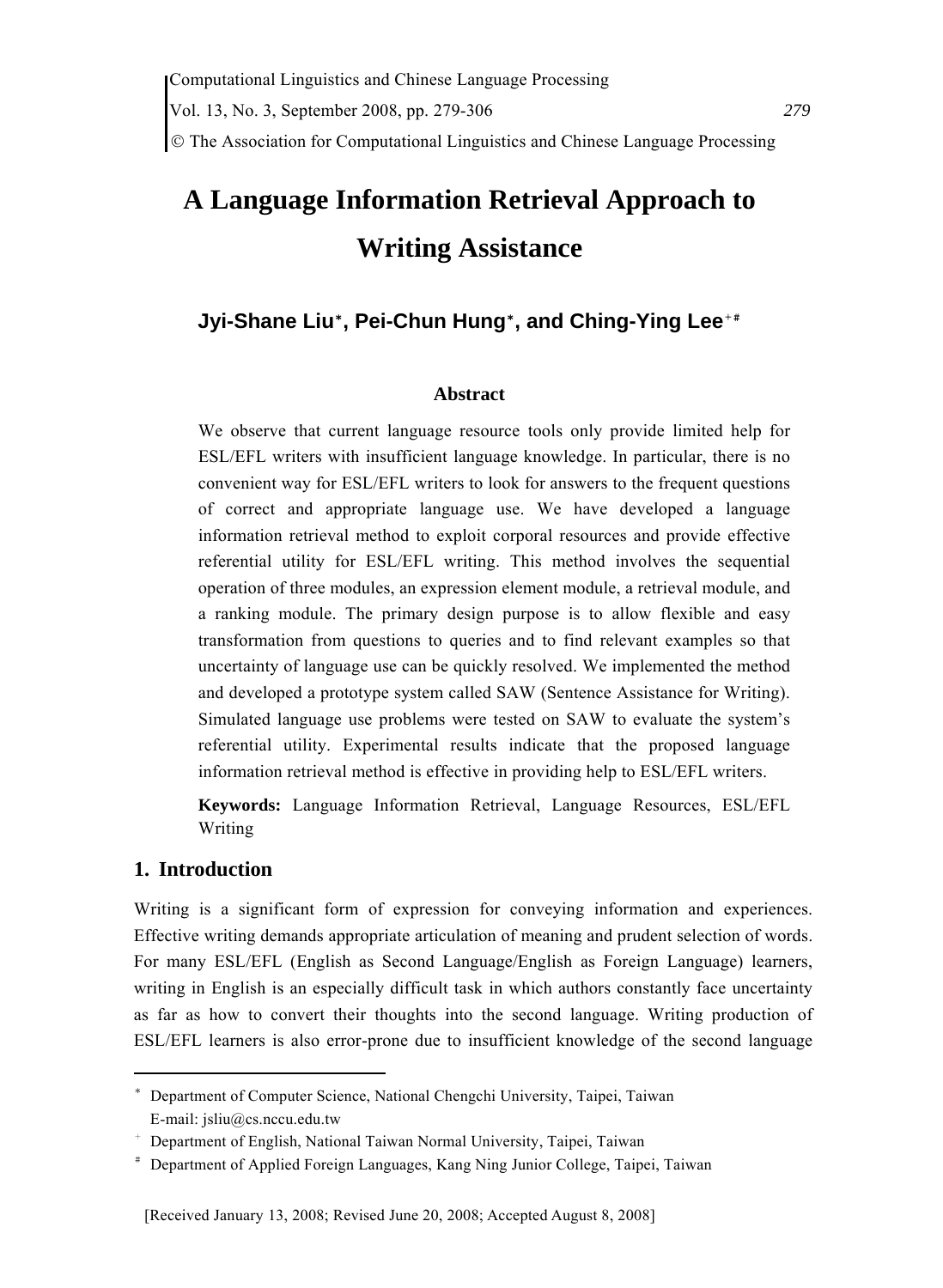and the interference of the native language [Kobayashi and Rinnert 1992]. At the same time, writing in English (as a second language) is a very time-consuming process. ESL/EFL writers usually take considerable time in searching for the right ways of language expression with help from various language resources and tools. However, the substantial amount of time spent by the authors often results in less than satisfactory improvement in writing quality. This has frustrated many ESL/EFL writers and has become a major obstacle in effective writing production. In view of English writing as an information processing task by ESL/EFL writers, the difficulty of the task seems to be related to a number of factors, such as language information insufficiency, costly language information acquisition, and limited gain in language information use.

Recent developments in corpus linguistics have offered a new aspect for the study of language teaching and learning. A corpus is a large collection of sampled texts from existing written pieces or spoken records presented in electronic form [Marcus *et al*. 1993]. Subsequently, a corpus can be compiled to reflect the natural and actual occurrence of language use; thus, it provides abundant language resources for linguistics study and language acquisition. For instance, corpus linguistics has exploited corporal data for statistical analysis and comparative interpretation of language use [McEnery and Wilson 1996]. Efforts have also been directed to utilize corporal data for language learning references [Conrad 1999; Tsui 2005]. Indeed, corporal data allow many forms of data processing tasks to derive language information for various purposes. In particular, the idea of using a corpus as a book of reference is especially appealing to second language writers who beg for in-context examples of actual usage, so that uncertainty can be resolved and text fragments can be verified and re-used. To this end, an effective tool must focus on second language writers' special needs and provide referential corporal cases that fill in their unknown gaps of language use. The benefit of such a solution to ESL/EFL writing includes increased writing efficiency, improved writing quality, and better writing experience.

One of the primary tools for corpus exploration is concordancing. A concordance is a list of occurrences of a particular word with their immediate context drawn from a collection of texts. The targeted word is referred to as keyword. A concordance is usually displayed as a series of text lines in which the keyword is centered in its context. Concordancing has been frequently used as an analytic tool in linguistics for various issues of language study, such as analyzing word usage, computing word frequencies, finding and analyzing collocational units [Sinclair 1991]. The use of concordances in English Language Teaching (ELT) has also been advocated so that students learn certain language phenomena in an inductive way [Weber 2001; Sun 2003; de O'Sullivan and Chambers 2006]. However, Yoon [2005] pointed out that a concordance is not particularly helpful for ESL/EFL writers. Unlike language study and learning in which adequate exploration is encouraged, second language writing is a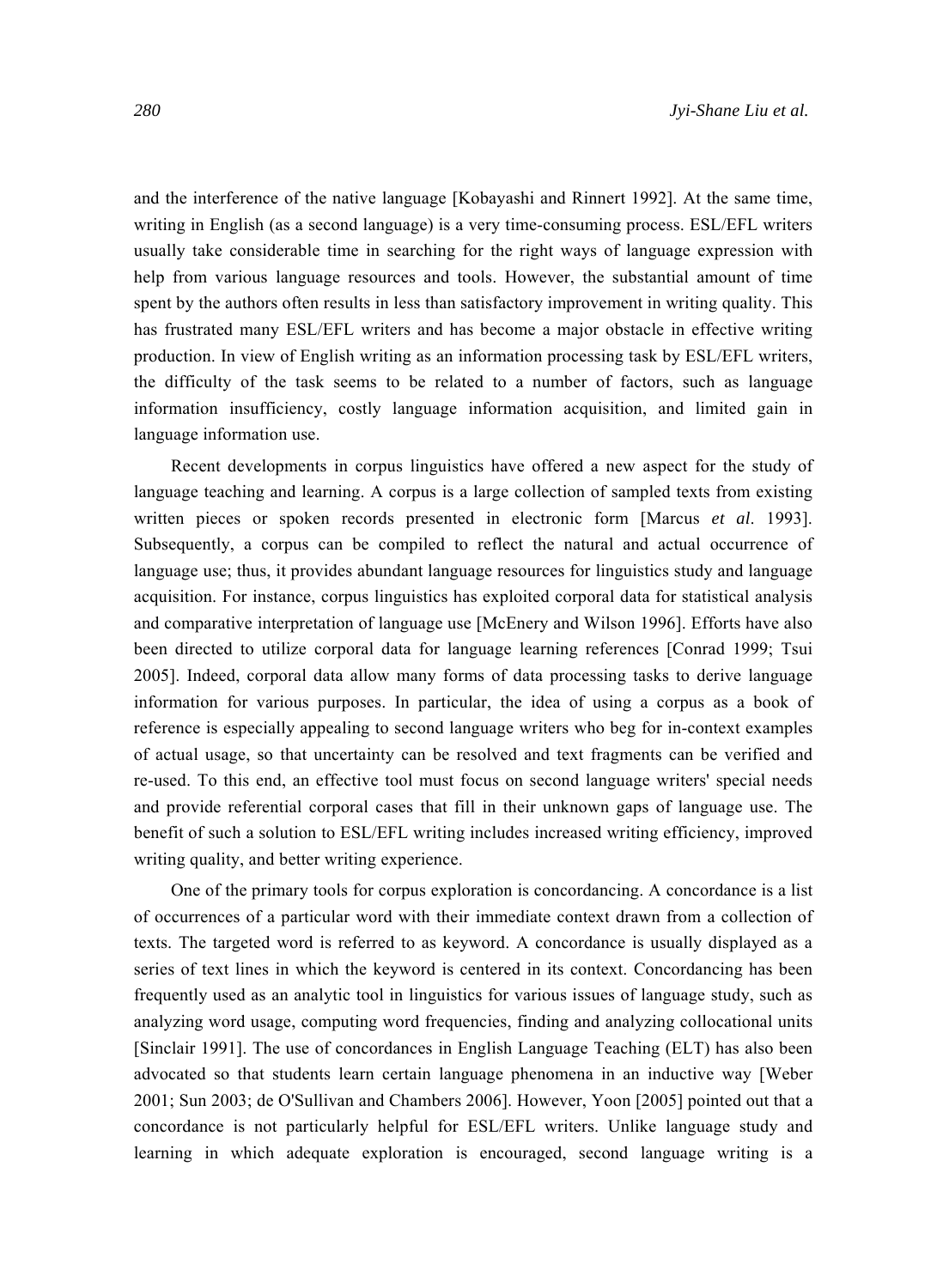time-constrained problem-solving task. Language information critically needed and directly useful in the ESL/EFL writing process is not readily available through concordancing.

From the point of view of information processing techniques, concordancing is a basic level application of information retrieval. As discussed above, concordancing employs a simple query form, straightforward hit or miss decision, and no ranking on retrieved results. In essence, a concordance is intended to be used as an overall observation tool on language phenomena of specific target words. The approach is less than satisfactory, and sometimes is even incapable of supplying useful information for the guidance and referential help needed by ESL/EFL writers. After all, writing is a production process that is based on language knowledge. In order to successfully convey the intended message, authors must contemplate the correct use of vocabulary and arrange appropriate word combinations and sequences, so as to construct concrete and coherent text content. Being language deficient in the text content construction process, ESL/EFL writers constantly face uncertainty and need to look for answers. Sometimes, they may even get off on the wrong foot due to misconceptions and spend much time in vain. Many ESL/EFL writers have been struggling with these problems and have not received sufficient help from the currently available language resources and tools. We stress that a new corpus exploration tool must be developed to better assist ESL/EFL writers. Such a writing assistance tool would need to offer more flexible types of queries and retrievals and would need to present the results that best suit users' needs in the writing process.

We propose a language information retrieval method to address the problem of corpus utilization. The approach is intended to help language deficient ESL/EFL writers find useful language use examples from a corpus and assist their decision making on correct language use. Our language information retrieval method includes three modules. The first module is a flexible expression model to allow a variety of combinations of semantic elements that reflect users' partial language knowledge. The semantic elements may include words, collocations, phrases, and formulaic expressions in complete or partial forms. Users can form a query by combining these semantic elements that are partly known and partly unknown. The second module is a selective retrieval mechanism with search options of exact match and partial match. Both options are supported, so as to retrieve adequate and useful examples according to the user's confidence level on the query. The third module is an evaluation and ranking mechanism. After a submitted query and a selected search option, the retrieved results are evaluated for their consultation values and ranked accordingly. The final output is a list of exemplar sentences with decreasing consultation values so that users can receive help quickly. We implemented the approach and developed a corpus utilization tool for the purpose of ESL/EFL writing assistance. The tool is named SAW (Sentence Assistance for Writing). We used both objective measures and human subjects to gauge SAW's performance and observed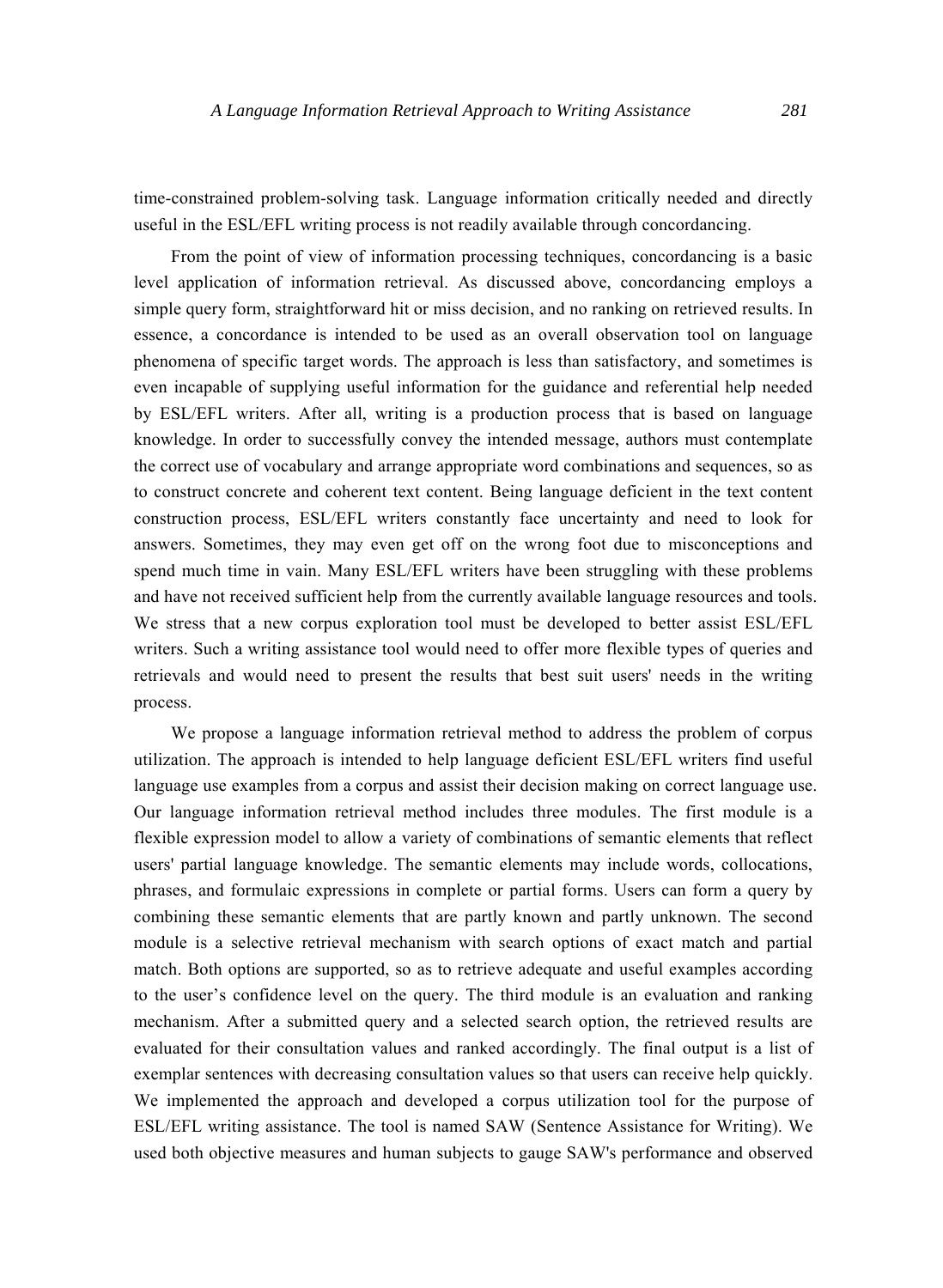that SAW is capable of providing adequate references and satisfactory guidance for users' language information need in the ESL/EFL writing process. The results attest to the efficacy of the proposed language information retrieval method in exploiting corpus to assist ESL/EFL writing.

# **2. ESL/EFL Writing and Language Resource Tools**

Compared to other language skills such as listening, speaking, and reading, writing is usually considered to be more difficult to develop and requires more in-depth language cognition to perform. High-quality written texts are founded on comprehensive language knowledge and its skillful utilization in production. Besides being language deficient, ESL/EFL writers are also subject to interference from their native languages. Both factors lead to text production that may contain incorrect words, grammar, and structures. For instance, to express the notion of music composition in a verb-noun pair, Chinese students tend to use "make", "create", or "produce" as the verb with "music" as the noun. Previous research indicated that ESL/EFL writers need three types of pre-requisite knowledge - words, collocations, and grammatical structures [Shei and Pain 2000; Altenberg and Granger 2001]. Among them, collocations are particularly unfamiliar to ESL/EFL writers. Collocations are a small group of words that co-occur with high frequency and become fixed word combinations. For example, the word "problem" as a noun usually goes with "cause", "create", and "solve" as verbs in an English verb-noun pair. In contrast, the combination of "make" as a verb and "problem" as a noun is rare, yet it is a straightforward translation from Chinese.

Collocations are commonly accepted agreements and habits in language use and are not transitive from language to language. Ilson *et al*. [1997] classified collocations into two types - grammatical collocations and lexical collocations. Grammatical collocations refer to compositions of a dominant word and a preposition, an article, or a conjunction, such as "decide on" and "determined by". Lexical collocations are frequently used combinations of noun, verb, adjective, and adverb, such as "strong tea", "absolutely not", and "notoriously difficult". Due to the interference of native languages, ESL/EFL writers are particularly prone to collocation errors, which may find resolution from better utilization of language resources.

A recent trend in language resources development has been to exploit a corpus for language use information in practical contexts [Biber *et al*. 1998]. Given the need to investigate the language phenomena of a specific word, corpus tools are used to provide both a quantitative assessment and actual examples of the different usage situations. Take Collins-Cobuild English Dictionary, published by Haper-Collins, as an example. The tool leverages an in-house corpus to provide collocational information on the target word. The collocational information includes a list of co-occurring words that are immediately before or after the lookup word. The co-occurrence list is also statistically assessed and ranked by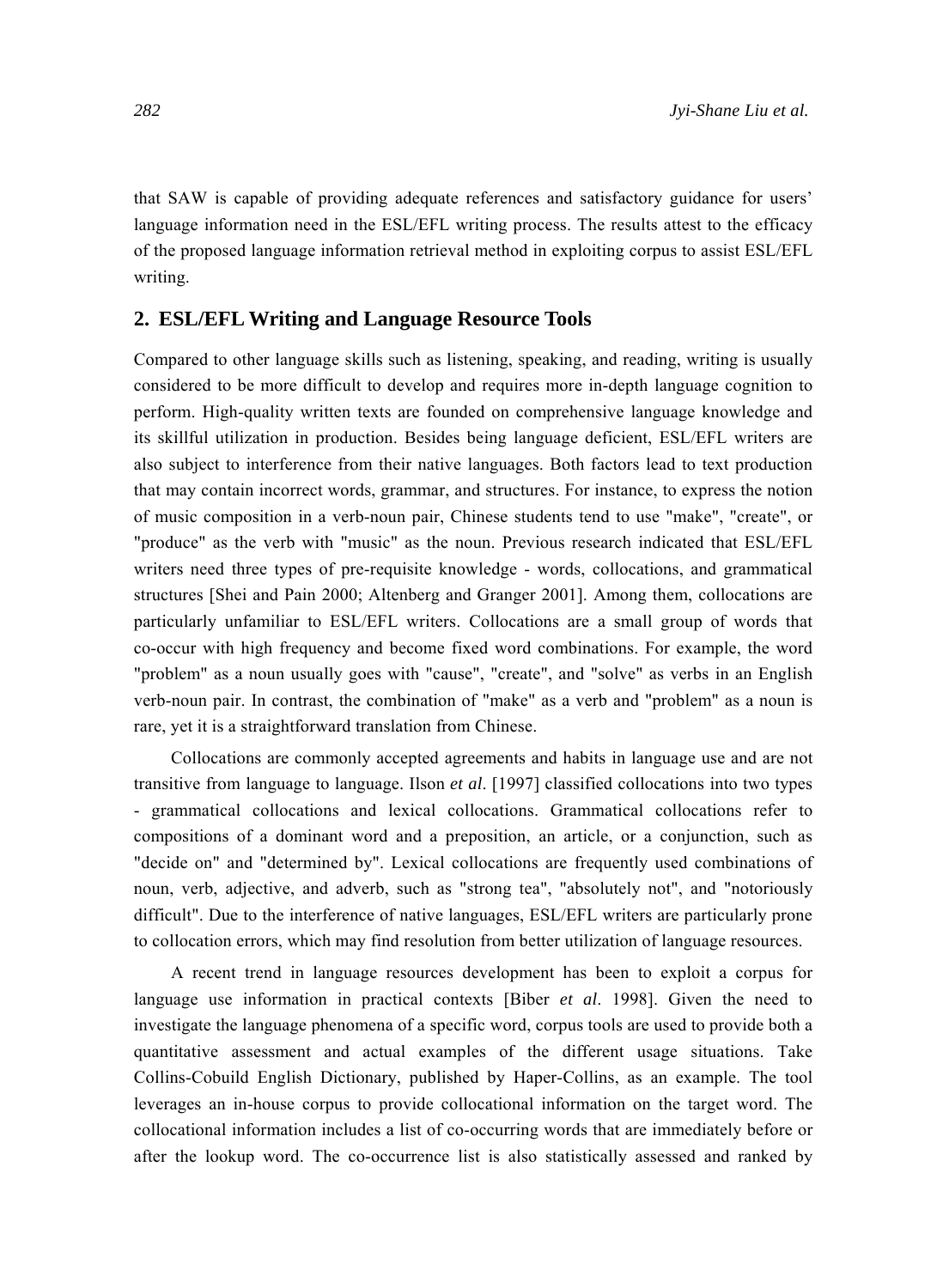#### T-scores.

The collocational information of words has also been of interest to the lexicography community. In general, the purpose is to exploit corporal resources to investigate lexical behavior with the use of statistical measures of word co-occurrence. One of the representative studies is the work of Word Sketches, developed by Kilgarriff and associates at the University of Brighton [Kilgarriff and Rundell 2002]. Word Sketches is lexical profiling software designed for lexicographers to uncover the key features of a word's behavior. An inventory of grammatical relations is adopted to provide target types for developing collocation lists. Given lexicographic interest in a particular word, the output of Word Sketches is a list of words categorized by grammatical relations to the input word and associated by a statistical measure of its collocational significance.

Another type of corpus tool emphasizes offering reference examples of the lookup item and allows more variety of lookup items. For instance, VIEW, developed by Mark Davies at Brigham Young University, accepts lookup items in the type of a word, a partial word, a part-of-speech, or a phrase [Davies 2005]. The tool works on the British National Corpus as its language resource and produces a keyword in context as the primary output format. The output is a list of contexts, a specified window of words around the target, in which the lookup item appear. No filtering or ranking is attempted. Users are expected to look for useful information among the overloaded list of appearance.

Our position on language resources are in line with the current trend of corpus tools development. However, we argue that, for the purpose of ESL/EFL writing assistance, a specialized corpus tool should be developed to attend to the immediate need of language use decision in the writing task. Due to the difference in language cognition and in the levels of language knowledge, ESL/EFL writers often use a variety of query items in hope of obtaining potential references for the same intended expression element. However, current corpus tools are restricted in the types of allowed query; therefore, they are unable to provide help when users cannot come up with the appropriate queries. For example, some ESL/EFL writers are able to use the exact phrase "by and large" as a query to obtain its usage references. Other ESL/EFL writers who are not familiar with the phrase may try to use "large" or "by large" as query items according to their vague cognition. These incorrect or ambiguous queries would not lead to direct and useful references with the current corpus tools. This is exactly the dilemma of conflict between ESL/EFL writing need and current corpus tools. The lower the language knowledge of the ESL/EFL writer, the more language use help he or she needs. Yet, the usefulness of current corpus tools seems to hinge on the language level of the users. This usage obstacle has excluded many low to middle level ESL/EFL writers from getting help from corpus resources. Much of the problem can be attributed to a lack of proper design in the particular method of assisting less language skillful users.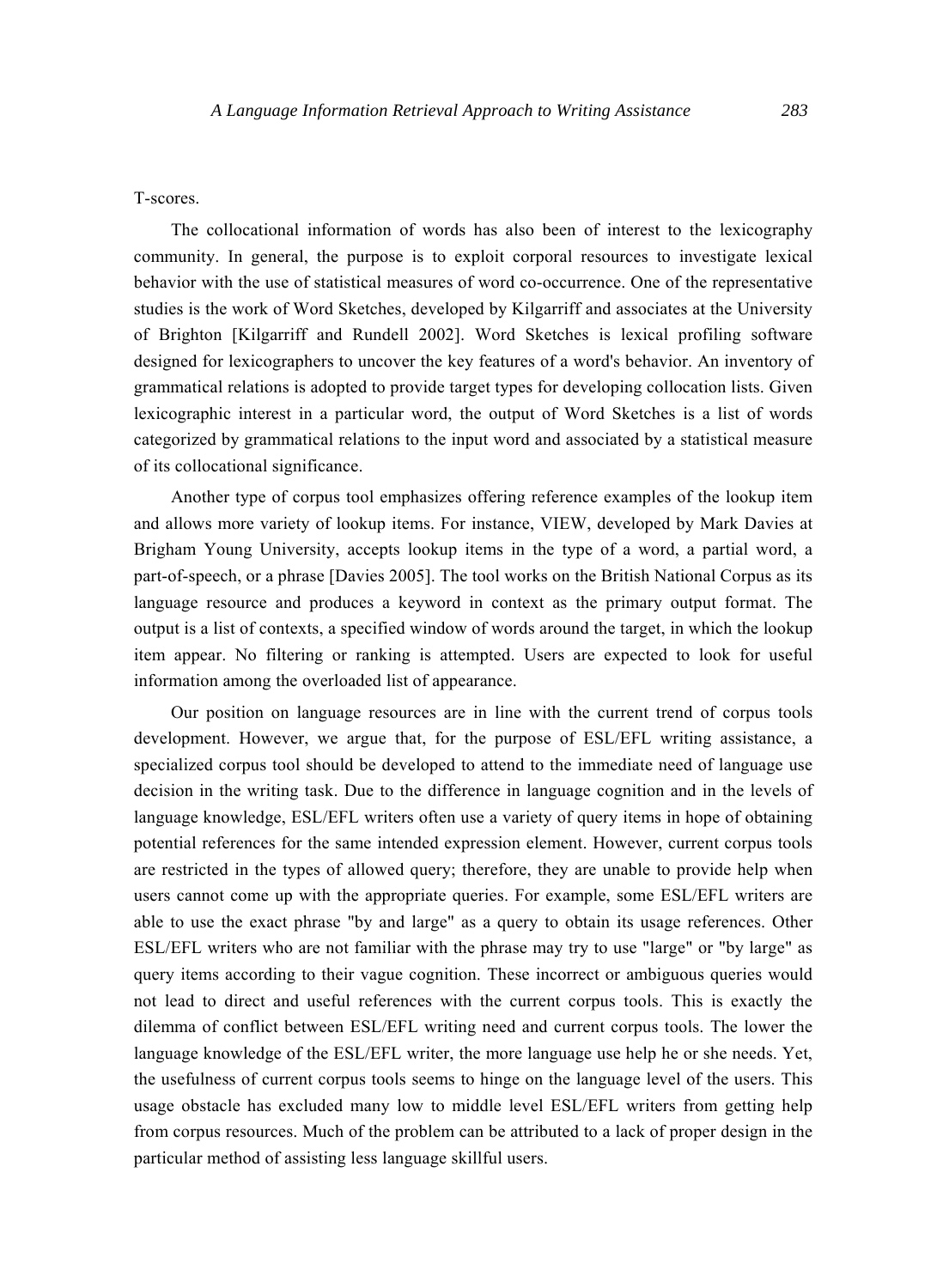### **3. Language Information Retrieval and Recommendation**

We propose a method for language information retrieval to tackle the problem of ineffective corpus utilization for ESL/EFL writing. The language information retrieval method allows incorrect or ambiguous queries and tries to find the best reference examples so that users can explore and confirm the correct expression elements to convey their intended messages. Retrieved reference examples are evaluated in relevance to the user's query that indicates the language information needed. The final set of references are ranked and recommended in a sequential relevance order to provide users an efficient way to decide appropriate use of language. The method is designed to anticipate users with various levels of language knowledge and provide flexible query forms to cope with partial language cognition of users. The data source for retrieval is a corpus (or a set of corpora) and the retrieved results are ranked and displayed with sentences as a unit. This will facilitate users' ability to observe, learn, and confirm usage of certain expression elements in a complete exemplar sentence.

The language information retrieval method is a process that involves receiving a user query as an information need, retrieving sentences from data sources, and recommending a set of relevant sentences in ranked order. The method is implemented with three modules: expression element, retrieval, and ranking. The expression element module enables users to convey their language information need with a set of flexibly combined expression elements. The design is to allow a variety of query forms that come from different levels and aspects of language cognition. The retrieval module converts the expression element combination into its corresponding query condition and selects a set of sentences from the data source that match the query condition. The ranking module evaluates the set of selected sentences in relevance to the user's information need and recommends referential sentences to users in a ranked order.

#### **3.1 Expression Element Module**

The expression element module is designed to offer query flexibility for users to represent their various language cognition. Our implementation currently includes the following expression elements:

- **1. Exact words:** Exact words are used when users are able to provide correct and complete spelling of a word or multiple words. For instance, users can specify a query with the word "asleep" and expect to obtain referential sentences that contain "asleep". Alternatively, multiple exact words, such as "fall asleep" can also be specified as a query.
- **2. Prefix and Suffix:** Prefix (or suffix) of a word allows users to specify partial spelling of a word to represent their incomplete word memory. ESL/EFL writers often encounter the problem of inefficient reference lookup when they forget the exact spelling of the target word. Suppose a user needs usage references of the word "determine", yet without the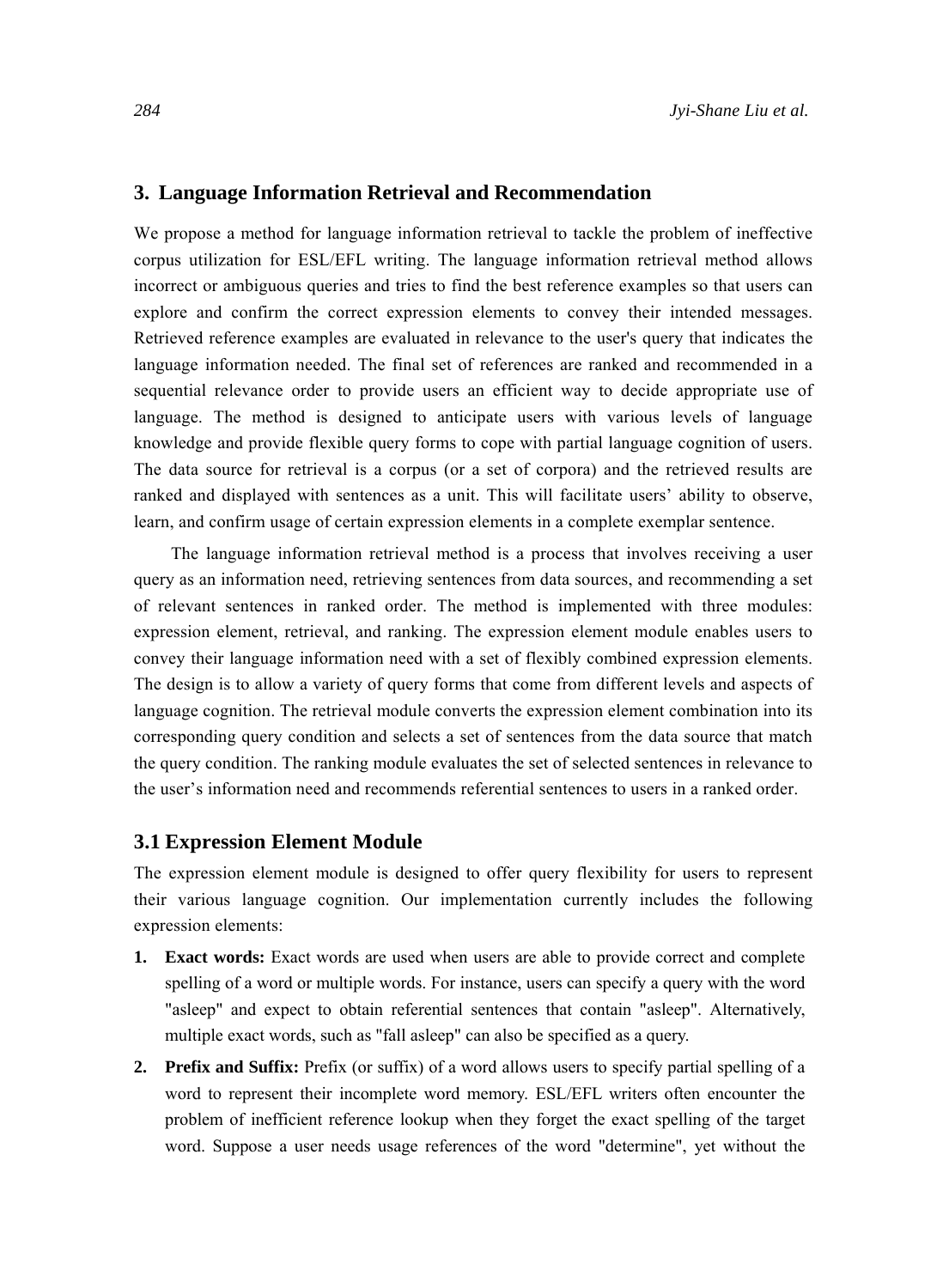complete memory or cognition of the target word. Prefix (or suffix) can be used in this situation to initiate the query. We use the symbol "%" to represent uncertain or unspecified part of a word. For instance, users specify "deter%" to include all possible words that begin with "deter" and "%mine" to include all possible words that end with "mine".

- **3. Wildcard:** A wildcard allows users to include an uncertain or unspecified single word as part of the query. We use the symbol "#" to represent a wildcard word which can match with any single word. Suppose a user needs to look up references for the 2-gram "responsible for" but is not sure about the word after "responsible". He/she can use the query "responsible #" to represent his/her referential need.
- **4. Part-of-Speech (POS):** When the corpus includes POS tags, they can be used as part of the query condition. POS tags in English come with many types. The current study focuses on six primary types that include preposition (P), adjective (J), noun (N), adverb (D), verb (V), and other (O). POS tags provide an additional constraint in the query when users possess word class knowledge about the target word. Suppose a user is in need of usage examples of "native on", but is not sure about the preposition after "native". He/she can formulate the query as "native P".
- **5. Subsequence:** Subsequence represents a sequence of zero to multiple unspecified words. It is designed to allow convenient inquiry for some phrasal structures and word combination that include various contexts in the middle, such as "rather ... than" and "exercise ... right". We use the symbol "\*" to represent a subsequence. For example, usage examples of "rather ... than" can be looked up by the query "rather \* than".

The set of expression elements constitute a space of language usage constraints in which users can select appropriate expression elements to represent a particular language information need based on existing language knowledge. The most common language reference need of ESL/EFL writers corresponds to a query type that includes both a specific part and an unspecified or constrained part. In a scenario where a user wants to express the approximate meaning of increasing the capacity of knowledge but is not sure whether to use "extend" or "expand" as a verb before "knowledge" as noun, he/she can specify the query "ex% knowledge" to obtain relevant usage examples for comparison and decision. For users who are not even familiar with both of the two words and just roughly know there should be a proper verb before the noun "knowledge", they can specify the query "V knowledge" to initiate a constrained exploration. The set of expression elements can also be combined flexibly into a sequence to form a more constrained query, such as "a pro% P" and "would rather V than V". When users are more knowledgeable on the language use for their intended meaning, a more constrained query can be used to provide a better focused retrieval.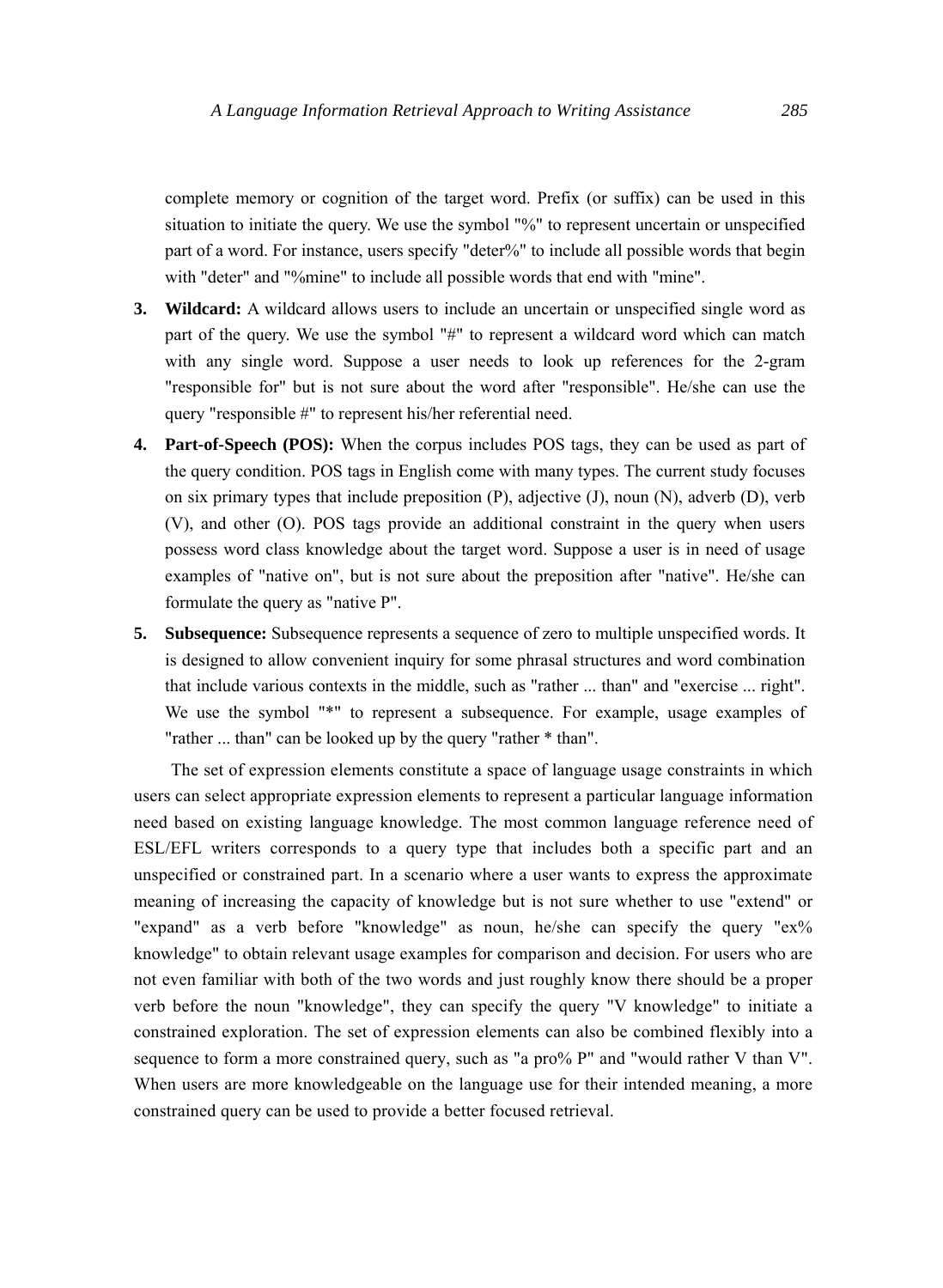## **3.2 Retrieval Module**

Retrieval module performs the task of matching query with data items (sentences) in the corpus and selecting proper candidates that may provide useful language information. We adopt search rules of exact match and partial match. Exact match requires that all the occurrence conditions specified in the query are satisfied by the candidate sentences in the corpus. Partial match allows the selection of a candidate sentence in which some of the constraints in the query are not met. We anticipate that ESL/EFL writers will always have the problem of insufficient or even incorrect language knowledge. If a language tool provides only exact match, the effectiveness of the tool may largely depend on users' language knowledge levels. A less capable language user will find it difficult to initiate a successful search and often fail to obtain useful results in many tries. This will become a contradiction of the purpose that the tool should be designed to assist users who really need help. Partial match provides more flexible selection and unlocks the potential of deriving useful information even when users' queries are ill-formed.

Consider a scenario in which a low level ESL/EFL writer has only a partial idea of the two words "only" and "also" in the complete phrasal structure of "not only ... but also". The user can specify a query in the form of "only also" and partial match will retrieve sentences that contain the phrasal structure of "not only ... but also". This will offer the user an opportunity to recognize the complete phrase and learn its proper usage. In the situation where the user's language use in the query is incorrect, partial match is also useful in retrieving potentially relevant sentences and providing a chance for users to recognize and correct their errors. For instance, a user specifies "an university" as a query. The query has a wrong article "an" in front of the noun "university". A search will most likely be concluded with empty result if it is conducted by exact match. In contrast, partial match will be able to retrieve sentences that contain both words of "an" and "university" with some unconstrained words in between. The result of many partially matched examples and no (or little) exactly matched examples may allow users to recognize their errors and deduce the correct usage. In essence, we consider partial match as a necessary component for providing indirect referential help.

#### **3.3 Ranking Module**

The purpose of the ranking module is to improve the effectiveness of the reference consultation so that users may obtain necessary language information in a short list. The ranking module evaluates the selected candidates in relevance to the user query and sorts the reference list in a decreasing relevance order. We adopt the Multiple Sequence Alignment (MSA) technique [Needleman and Wunsch 1970], previously developed in bioinformatics, to perform the relevance evaluation between the user query and sentence candidates. The MSA technique has been used to evaluate the similarity between biological (such as DNA or protein)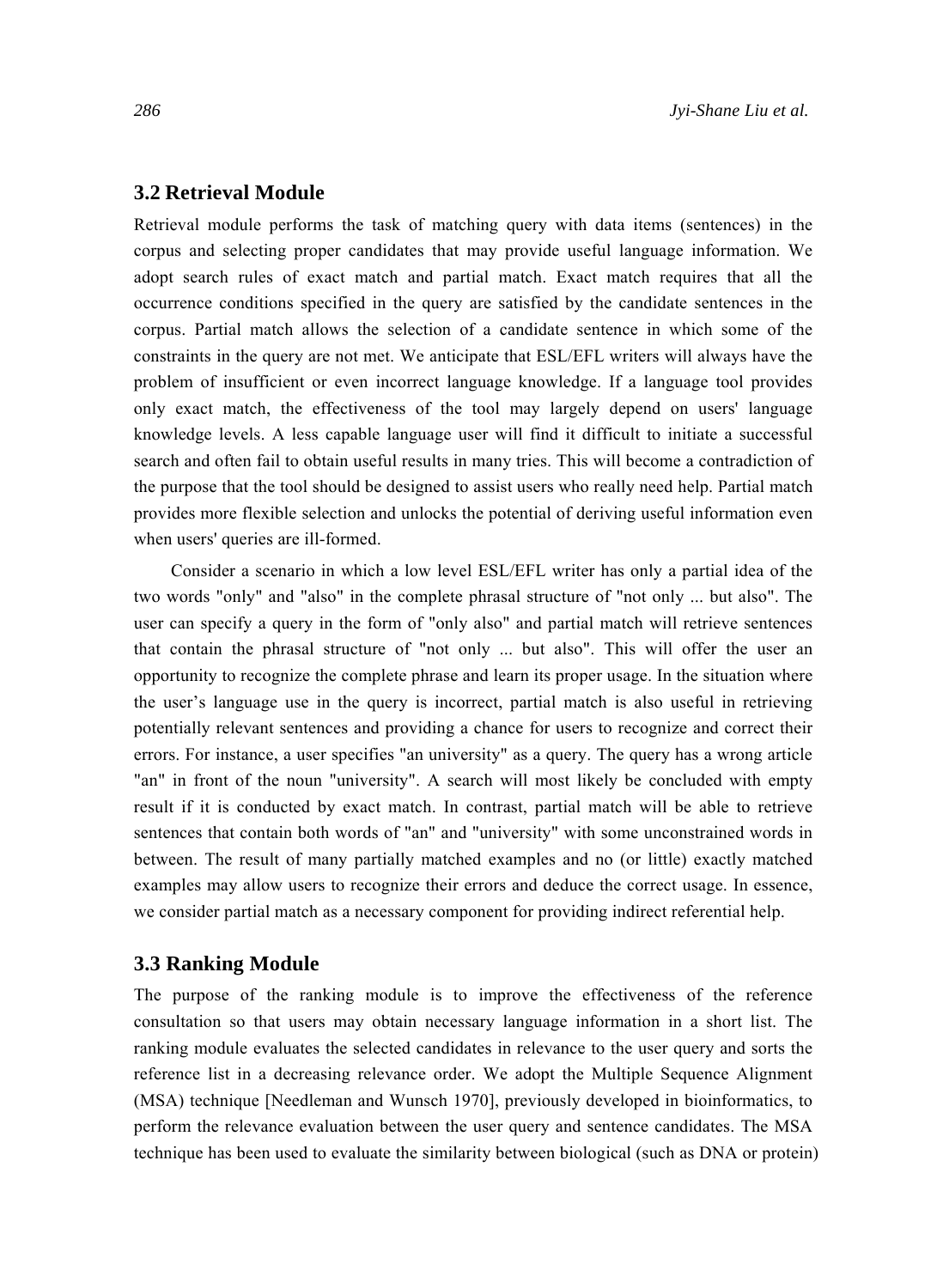sequences and produce sequence alignments for three or more sequences since they are difficult and time-consuming to align by hand. Given a set of sequences  $S_1$ ,  $S_2$ , ...,  $S_n$ , n>=3, with different length, an MSA on the set of sequences is a set of aligned sequences of the same length,  $A_1$ ,  $A_2$ , ...,  $A_n$ , where  $A_1$  corresponds to  $S_1$ ,  $A_2$  corresponds to  $S_2$ , ..., and  $A_n$ corresponds to  $S_n$ . The aligned sequences allow gaps represented by the symbol "-" between elements.

Suppose we have three sequences  $S_1 = CCAATA$ ,  $S_2 = CCAT$ ,  $S_3 = CAATA$ , where the element set is  ${A, C, T}$ . Two of the possible MSAs are  $A_1 = CCAATA - - - - - - - - -$ ,  $A_2$  $=$  – – – – – – CCAT – – – – –,  $A_3$  = – – – – – – – – – – CAATA, and  $A_1$  = CCAATT,  $A_2$  = CCA–T–,  $A_3 = -CAATA$ . The fitness or goodness of all possible alignments can be computed as a summed score of all match scores between elements at the same location. We usually use a substitution matrix to indicate the match scores between all possible pairs of elements. There have been a number of algorithms, notably the Needleman-Wunsch algorithm [Needleman and Wunsch 1970], to search for the optimal MSA. However, the primary task of the ranking module is to derive a relevance order of the reference list with respect to the user query. We turn to the center star algorithm which takes a sequence as the center to align with all other sequences. Given a set of *n* sequences of length  $k$ , the complexity of the center star algorithm is  $O(k^2n^2)$  and the goal is to derive a satisficing solution [Francis *et al.* 2003].

We proceed to formulate the symbolic sequences of sentences and queries. Elements of symbolic sequences include six POS tags (P, J, N, D, V, O), three other expression elements (exact word, prefix/suffix, and wildcard), and two alignment elements (don't care and gap). Symbolic representation for each element are "P" for preposition, "J" for adjective, "N" for noun, "D" for adverb, "V" for verb, "O" for other (types of POS tag), "=" for exact word, "%" for prefix/suffix, "#" for wildcard, "X" for don't care, and "–" for gap. Wildcard is a constraint specified by users in a query to accept any words at a designated location. Both don't care and gap are assigned to words and locations in the retrieved sentences for relevance evaluation.

Consider a scenario where a user specifies a query "a pro% P" and is converted as  $S_0$ . The symbolic sequence of  $S_0$ , noted as  $SS_0$ , is "= % P". Assume that three sentences,  $S_1$ ,  $S_2$ , and  $S_3$ , in the corpus are retrieved by partial match and their corresponding symbolic sequences are noted as  $SS_1$ ,  $SS_2$ , and  $SS_3$ . Words printed in bold and italic are those matched with the expression elements in the query: "a" (exact word), "pro%" (prefix), and "P" (preposition).

 $SS_0 = \% P$ S1. This posed *a* particular *problem for* an agent.  $SS_1$ . X X = X  $\%$  P X X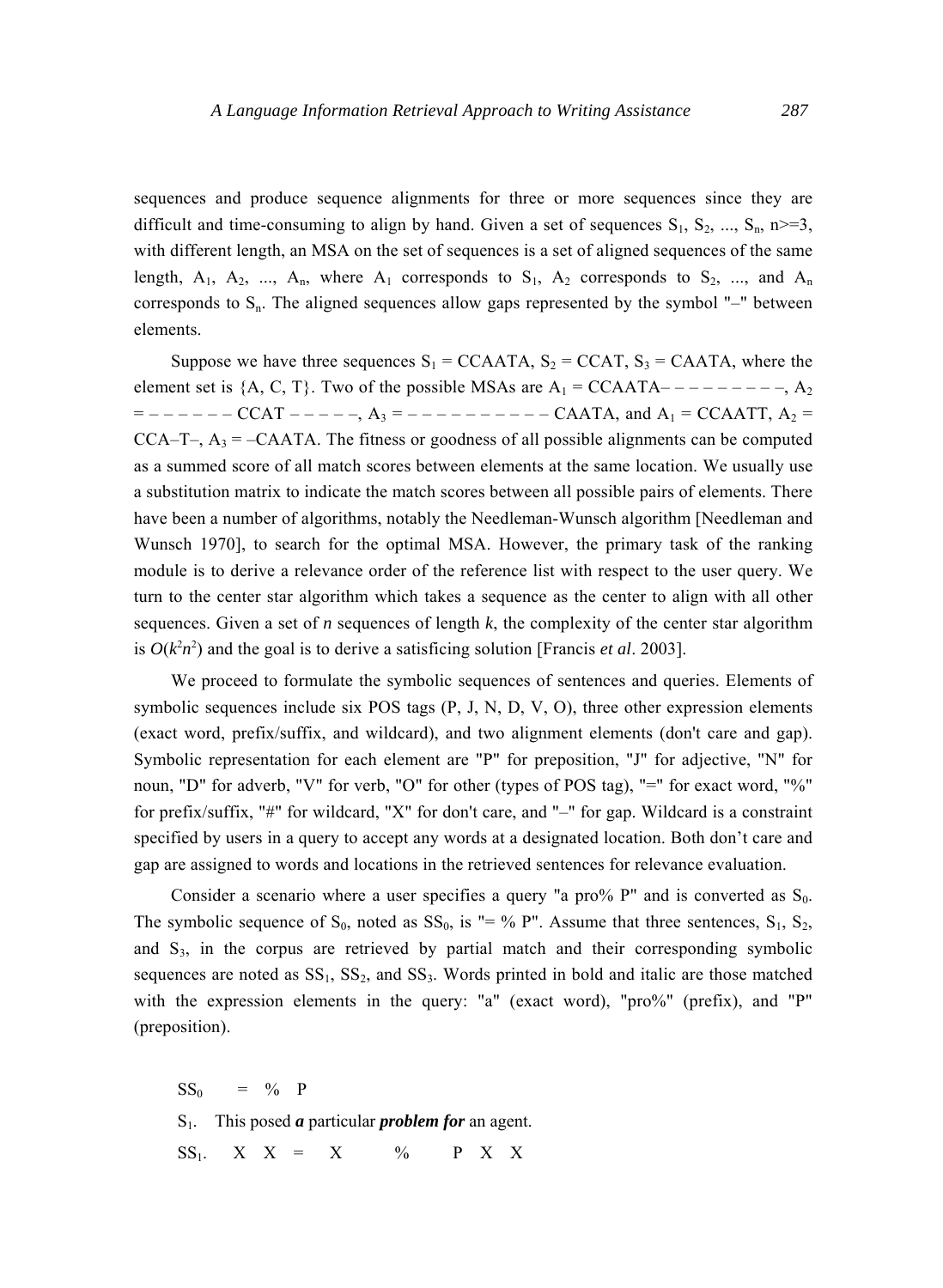S2. Listening to all these personal accounts has had *a profound* effect *on* us.

SS<sub>2</sub>. X X X X X X X X  $=$  % X P X S3. Increasingly acid rain is *a problem in* Europe too.  $SS_3$ . X X X X = % P X X

Match scores between pairs of elements can be set to reflect certain relevance policy in order to favor some types of language use over the others. In the current study, we used a preliminary setting of match scores between element pairs without deliberative policy design. The match score between two identical exact words is the highest and is set to 100. The next highest match score is between the pair of two identical prefix words (or suffix words) and is set to 50. A pair of two identical POS tags has a match score of 25. The match score of a pair of wildcards is set to 5. Both pairs of don't cares and gaps have a match score of 0 since they have little effect on the relevance. Match scores of all other pairs are set to -1 to reflect some extent of deviation. The current setting of match scores is for the purpose of demonstration and is not intended to obtain better performance. Table 1 lists all the symbolic elements and their match scores in a substitution matrix.

|               | P    | $\bf J$ | N    | D    | V    | $\mathbf{O}$ | $=$  | $\frac{0}{0}$ | #    | X        |                  |
|---------------|------|---------|------|------|------|--------------|------|---------------|------|----------|------------------|
| $\mathbf{P}$  | 25   | $-1$    | $-1$ | $-1$ | $-1$ | $-1$         | $-1$ | $-1$          | $-1$ | $-1$     | $-1$             |
| J             | $-1$ | 25      | $-1$ | $-1$ | $-1$ | $-1$         | $-1$ | $-1$          | $-1$ | $-1$     | $-1$             |
| N             | $-1$ | $-1$    | 25   | $-1$ | $-1$ | $-1$         | $-1$ | $-1$          | $-1$ | $-1$     | $-1$             |
| D             | $-1$ | $-1$    | $-1$ | 25   | $-1$ | $-1$         | $-1$ | $-1$          | $-1$ | $-1$     | $-1$             |
| V             | $-1$ | $-1$    | $-1$ | $-1$ | 25   | $-1$         | $-1$ | $-1$          | $-1$ | $-1$     | $-1$             |
| $\Omega$      | $-1$ | $-1$    | $-1$ | $-1$ | $-1$ | 25           | $-1$ | $-1$          | $-1$ | $-1$     | $-1$             |
| $=$           | $-1$ | $-1$    | $-1$ | $-1$ | $-1$ | $-1$         | 100  | $-1$          | $-1$ | $-1$     | $-1$             |
| $\frac{0}{0}$ | $-1$ | $-1$    | $-1$ | $-1$ | $-1$ | $-1$         | $-1$ | 50            | $-1$ | $-1$     | $-1$             |
| #             | $-1$ | $-1$    | $-1$ | $-1$ | $-1$ | $-1$         | $-1$ | $-1$          | 5    | $-1$     | $-1$             |
| X             | $-1$ | $-1$    | $-1$ | $-1$ | $-1$ | $-1$         | $-1$ | $-1$          | $-1$ | $\theta$ | $-1$             |
|               | $-1$ | $-1$    | $-1$ | $-1$ | $-1$ | $-1$         | $-1$ | $-1$          | $-1$ | $-1$     | $\boldsymbol{0}$ |

*Table 1. The Substitution Matrix of Symbolic Elements in MSA* 

Taking the symbolic sequence  $SS_0$  as center, the center star algorithm produces a set of aligned sequences  $A_0$ ,  $A_1$ ,  $A_2$ , and  $A_3$ , with gaps inserted so that they are of equal length. The relevance of  $A_1$ ,  $A_2$ , and  $A_3$  with respect to  $A_0$  can be computed as sum-of-pair scores and are denoted as  $C_1$ ,  $C_2$ , and  $C_3$ . Let  $S(x, y)$  represents the match score between element x and element y. We have the following results.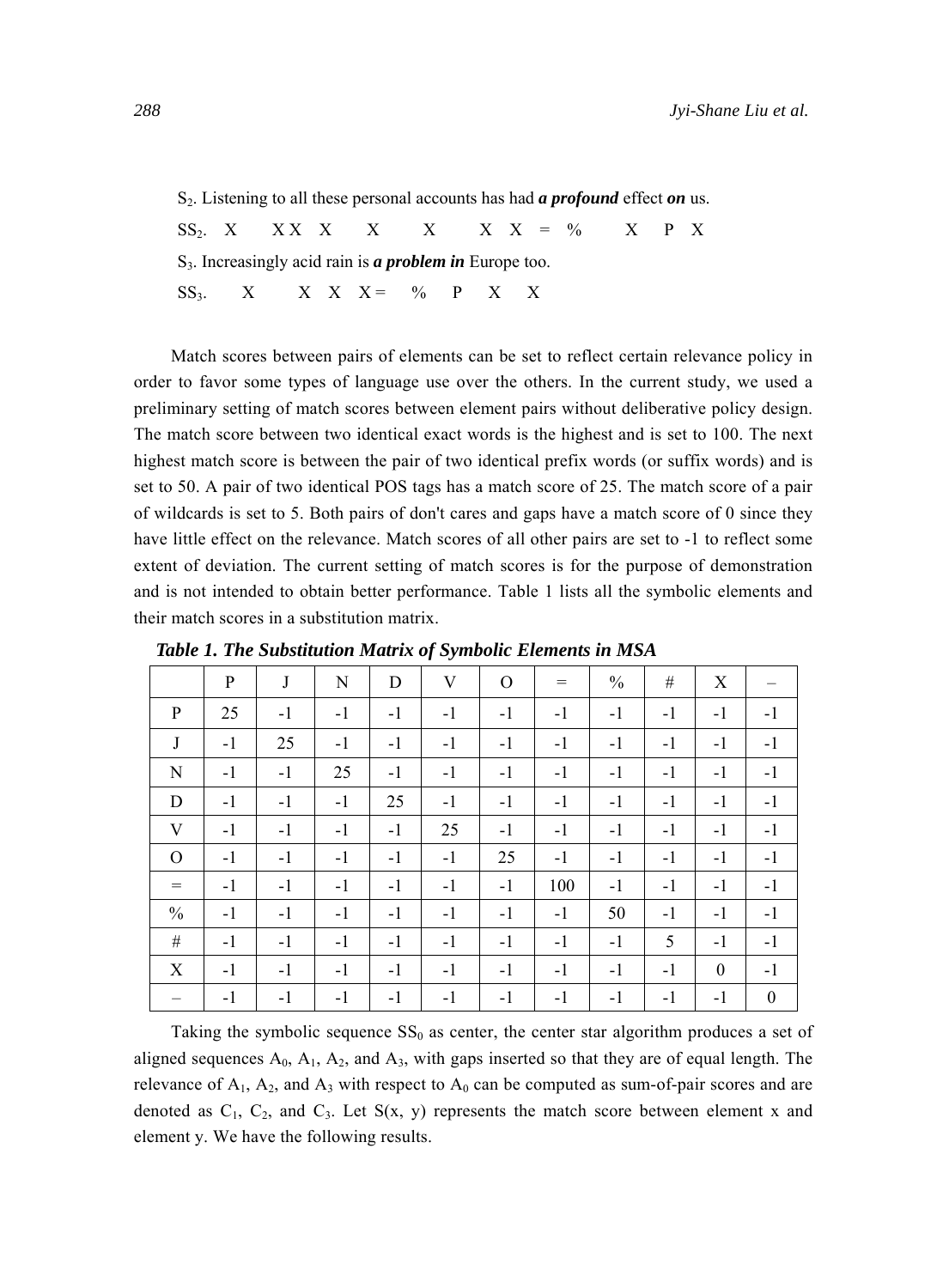|                                                                            |  |  | $A_0$ - - - - - - - - = % P - - -                                               |  |  |  |  |  |  |  |  |  |
|----------------------------------------------------------------------------|--|--|---------------------------------------------------------------------------------|--|--|--|--|--|--|--|--|--|
|                                                                            |  |  | $A_1$ - - - - - - X X = X % P X X                                               |  |  |  |  |  |  |  |  |  |
|                                                                            |  |  | $A_2$ X X X X X X X X = % X P X -                                               |  |  |  |  |  |  |  |  |  |
|                                                                            |  |  | $A_3$ - - - - X X X X = % P X X -                                               |  |  |  |  |  |  |  |  |  |
|                                                                            |  |  | $C_1 = S(-,-) +  + S(=,-) + S(\%0, X) + S(P, \%0) + S(-, P) +  + S(-, X) = 93$  |  |  |  |  |  |  |  |  |  |
|                                                                            |  |  | $C_2 = S(-, X) +  + S(=, =) + S(\%, \%) + S(P, X) + S(-, P) +  + S(-, =) = 139$ |  |  |  |  |  |  |  |  |  |
| $C_3 = S(-,-) +  + S(=,-) + S(\%,\%) + S(P, P) + S(-,X) +  + S(-,-) = 169$ |  |  |                                                                                 |  |  |  |  |  |  |  |  |  |

According to the relevance scores, the ranking module will recommend the reference list in the order of  $S_3$ ,  $S_2$ , and  $S_1$ .

- S3. Increasingly acid rain is *a problem in* Europe too.
- S2. Listening to all these personal accounts has had *a profound* effect *on* us.
- S1. This posed *a* particular *problem for* an agent.

Given a user query that retrieves *n* sentences from the corpus, the computational time required for the ranking module is  $O(k^2n^2)$ , where *k* is the length of the longest sentence in the set of retrieved sentences. Suppose  $n = 100$ ,  $k = 20$ , and one algorithmic step corresponds to 100 microprocessor instructions, the ranking module will consume up to 400 M microprocessor instructions. Given the computational speed of 200 Mips (million instructions per second) on an average 1 GHz personal computer, the execution time of the ranking module will be about 2 seconds.

## **3.4 System Implementation and Exemplar Process**

We implemented the language information retrieval method in a prototype system called Sentence Assistance for Writing (SAW). The expression element module in SAW provides five types of expression elements. The retrieval module offers the options of exact search and partial search to select relevant sentences from corpus. In the ranking module, we use the MSA technique to align the retrieved sentences with the user query and produce quantitative assessment of their relevance. The final reference list of sentences is recommended to users in a decreasing relevance order in hope of assisting the user's language use decisions in an efficient way. The system architecture of SAW is shown in Figure 1.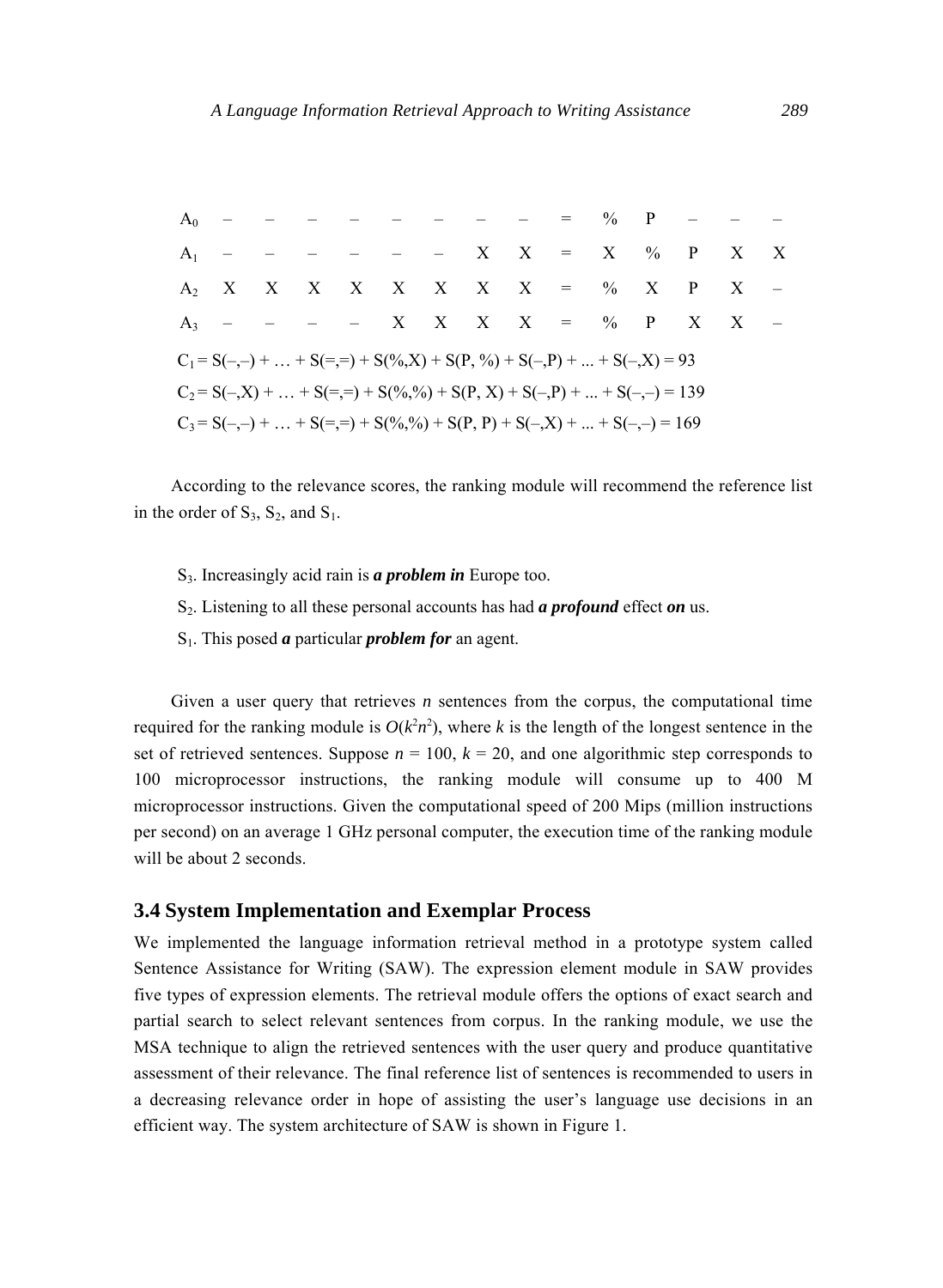Assume that a user is looking for usage references of the phrase "not only...but also". Without exact memory of the phrase, he/she specifies the query in the form of four sequential words "not only but also". Suppose that there are three relevant sentences,  $S_1$ ,  $S_2$ , and  $S_3$ , in the corpus.  $S_1$ : We must also make sure that future generations not only read, but also have a real enthusiasm for visiting bookshops and libraries.  $S_2$ : This was not only humiliating but also very awkward for Baldwin.  $S_3$ : This is not only easier, but also more fun.



*Figure 1. System Architecture of SAW* 

At first, the expression element module converts the user query to a symbolic sequence of four exact words. Next, the retrieval module will carry out the search option selected by the user. In the case of the exact search, the retrieval will result in an empty set since no sentence in the corpus contains the exact subsequence of "not only but also". In the case of the partial search, gaps between exact words in the query are allowed. As a result, the three relevant sentences,  $S_1$ ,  $S_2$ , and  $S_3$ , will be matched and retrieved. The ranking module, then, proceeds to evaluate their relevance and produces an ordered list according to a relevance policy embedded in the substitution matrix. If the relevance policy simply favors shorter sentences, the ranked reference list will be  $S_3$ ,  $S_2$ , and  $S_1$ . The above scenario is illustrated in Figure 2.

We use some query cases to demonstrate SAW's actual results. Four queries, "deter% by", "native P", "responsible #", and "either \* or", are used as test examples. They cover the expression elements of prefix, exact word, POS, wildcard, and subsequence. Both search options for retrieval are tested to compare their effects. In particular, partial search is used in the query of "either \* or" to retrieve relevant sentences, while exact search is used in the other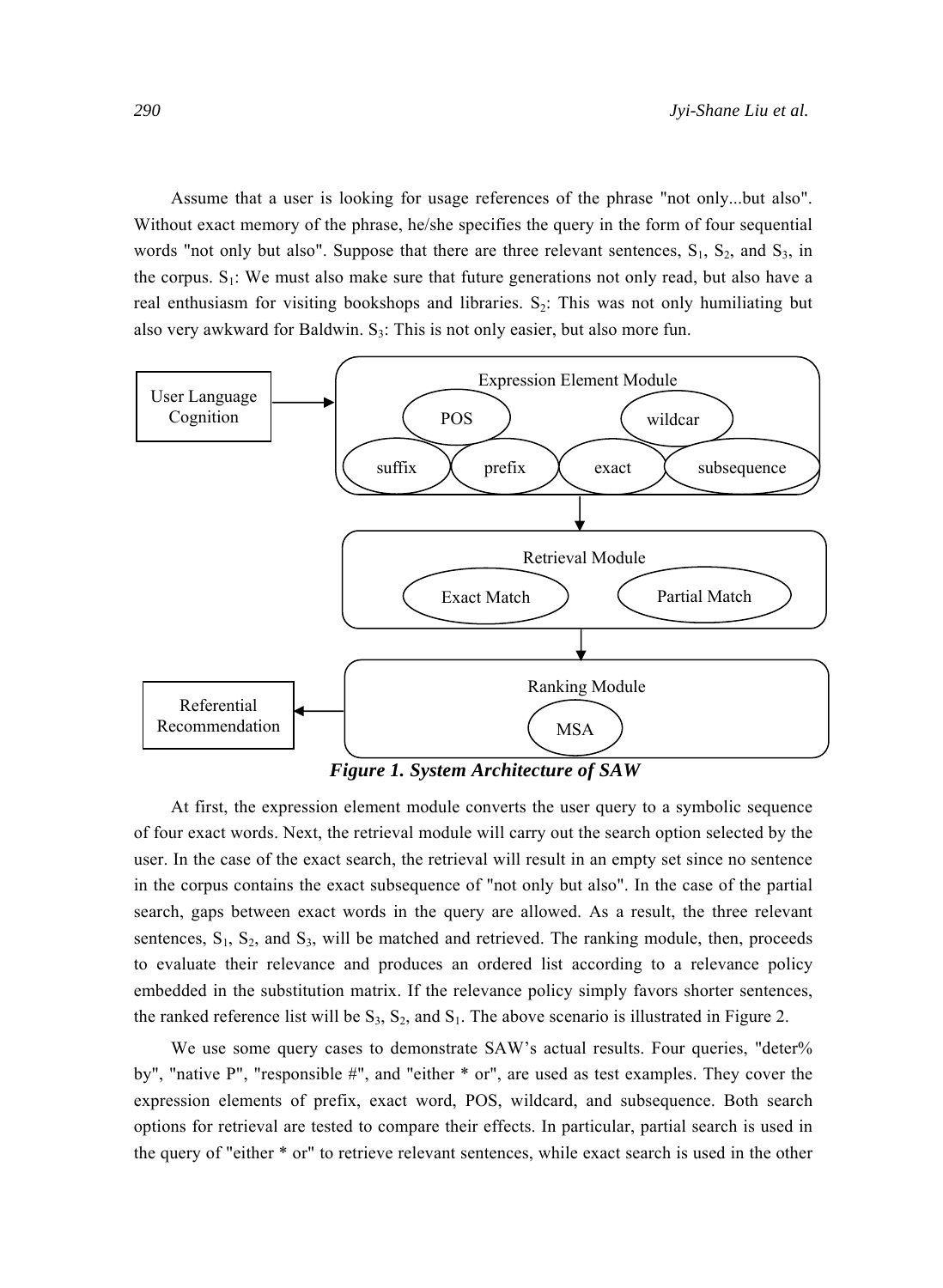

three queries. The actual system images are shown in Figures 3, 4, 5, and 6.

*Figure 2. An Exemplar Language Information Retrieval Process* 

SAW allows users to select a particular corpus and specify a search option by clicking on certain buttons. The search result is a recommended reference list of complete sentences in the corpus. Ten sentences, as a convenient set size, are displayed in each result page. Users can ask for more references by clicking the "next page" button. In addition, SAW also provides statistics of the search result. For example, in the search result of "deter% by", there are 676 cases of "determined by", 27 cases of "deterred by", 12 cases of "determination by", 2 cases of "deterrence by", 2 cases of "determine by", and 1 case of "determining by". These statistics provide hints for better decisions as well as clues for further exploration, if needed.



*Figure 3. SAW's Output with Query "deter% by"*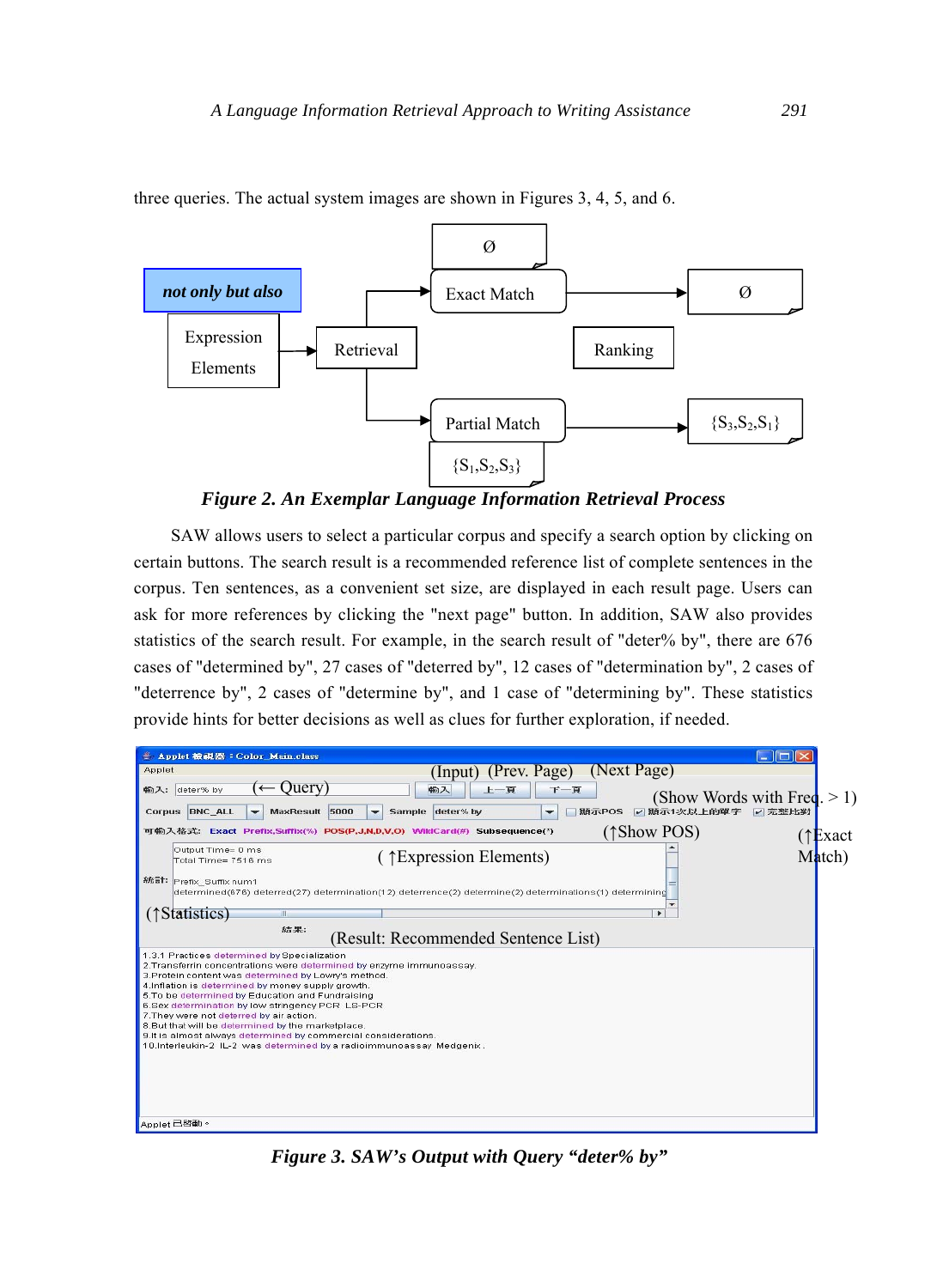| <b>▲ Applet 檢視器: Color Main.class</b>                                                                                                                                                                                                                                                                                                                                                                                                                                                                                   |  |
|-------------------------------------------------------------------------------------------------------------------------------------------------------------------------------------------------------------------------------------------------------------------------------------------------------------------------------------------------------------------------------------------------------------------------------------------------------------------------------------------------------------------------|--|
| Applet                                                                                                                                                                                                                                                                                                                                                                                                                                                                                                                  |  |
| 上一頁<br>輸入: native P<br>輸入<br>下一頁                                                                                                                                                                                                                                                                                                                                                                                                                                                                                        |  |
| Corpus BNC ALL<br>MaxResult 5000<br>Sample native P<br>顯示POS V 顯示1次以上的單字 V 完整比對<br>$\overline{\phantom{a}}$<br>$\checkmark$<br>۰                                                                                                                                                                                                                                                                                                                                                                                        |  |
| 可输入格式: Exact Prefix,Suffix(%) POS(P,J,N,D,V,O) WildCard(#) Subsequence(*)                                                                                                                                                                                                                                                                                                                                                                                                                                               |  |
| Output Time= 0 ms<br>Total Time= 9375 ms<br>統計:                                                                                                                                                                                                                                                                                                                                                                                                                                                                         |  |
| POS num1 (Original Retrieval POS)<br>of(76) to(40) on(2) in(1) by(1) with(1) at(1)                                                                                                                                                                                                                                                                                                                                                                                                                                      |  |
| 結果:                                                                                                                                                                                                                                                                                                                                                                                                                                                                                                                     |  |
| 1.Jacklin goes native at Dalmahoy<br>2. Both are beers native to Munich.<br>3.Orig. native of MALVERN HILLS c. 1601.<br>4.It is not native to my disposition.<br>5.A native of Tralee, Mairead is single.<br>6.A passionate and mysterious ELF, native to France.<br>7. The pie is native to both Cheshire and Lancashire.<br>8.A malignant water-sprite, native to the north of England.<br>9.An awesome GHOUL, native to the voodoo island of Haiti.<br>10.A native of Kerry, Padraic is married with three children. |  |
| Applet 已啓動。                                                                                                                                                                                                                                                                                                                                                                                                                                                                                                             |  |

*Figure 4. SAW's Output with Query "native P"* 

| <b>▲ Applet 檢視器: Color Main.class</b>                                                                                                                                                                                                                                                                                                                                         |        |
|-------------------------------------------------------------------------------------------------------------------------------------------------------------------------------------------------------------------------------------------------------------------------------------------------------------------------------------------------------------------------------|--------|
| Applet                                                                                                                                                                                                                                                                                                                                                                        |        |
| 輸入: responsible #<br>輸入<br>上一頁<br>下一百<br>Corpus BNC_ALL<br>5000<br><b>MaxResult</b><br>responsible #<br>顯示POS<br>☑ 顯示1次以上的單字<br><b>Sample</b><br>$\overline{\phantom{0}}$<br>$\overline{\phantom{0}}$<br>$\overline{\phantom{0}}$                                                                                                                                             | √ 完整比對 |
| 可输入格式: Exact Prefix,Suffix(%) POS(P,J,N,D,V,O) WildCard(#) Subsequence(*)<br>Output Time= 0 ms<br>Total Time= 11078 ms<br>統計: Wildcard num1<br>for(2596) to(104) and(45) in(19) are(15) Government(15) if(13) people(12) person(11) attitude(9) as(9) was<br>$\mathbf{r}$                                                                                                     |        |
| $\leftarrow$<br>٠<br>結果:                                                                                                                                                                                                                                                                                                                                                      |        |
| 1.Am I responsible for that?<br>2.is he responsible about money?<br>3. The agency responsible was GGK.<br>4.or are responsible for it<br>5.I am responsible for security.<br>6.We are responsible for legislation.<br>7.you're responsible for those?<br>8.I was responsible for mine.<br>9. You are responsible for a field.<br>10. Who is responsible for calculating them? |        |
| Applet 已啓動。<br>$\cdot$ $\sim$<br>$\cdot$ $\cdot$<br>$\cdots$<br>--<br>$\sim$ $\sim$ $\sim$ $\sim$ $\sim$<br>,,                                                                                                                                                                                                                                                                |        |

*Figure 5. SAW's Output with Query "responsible #"*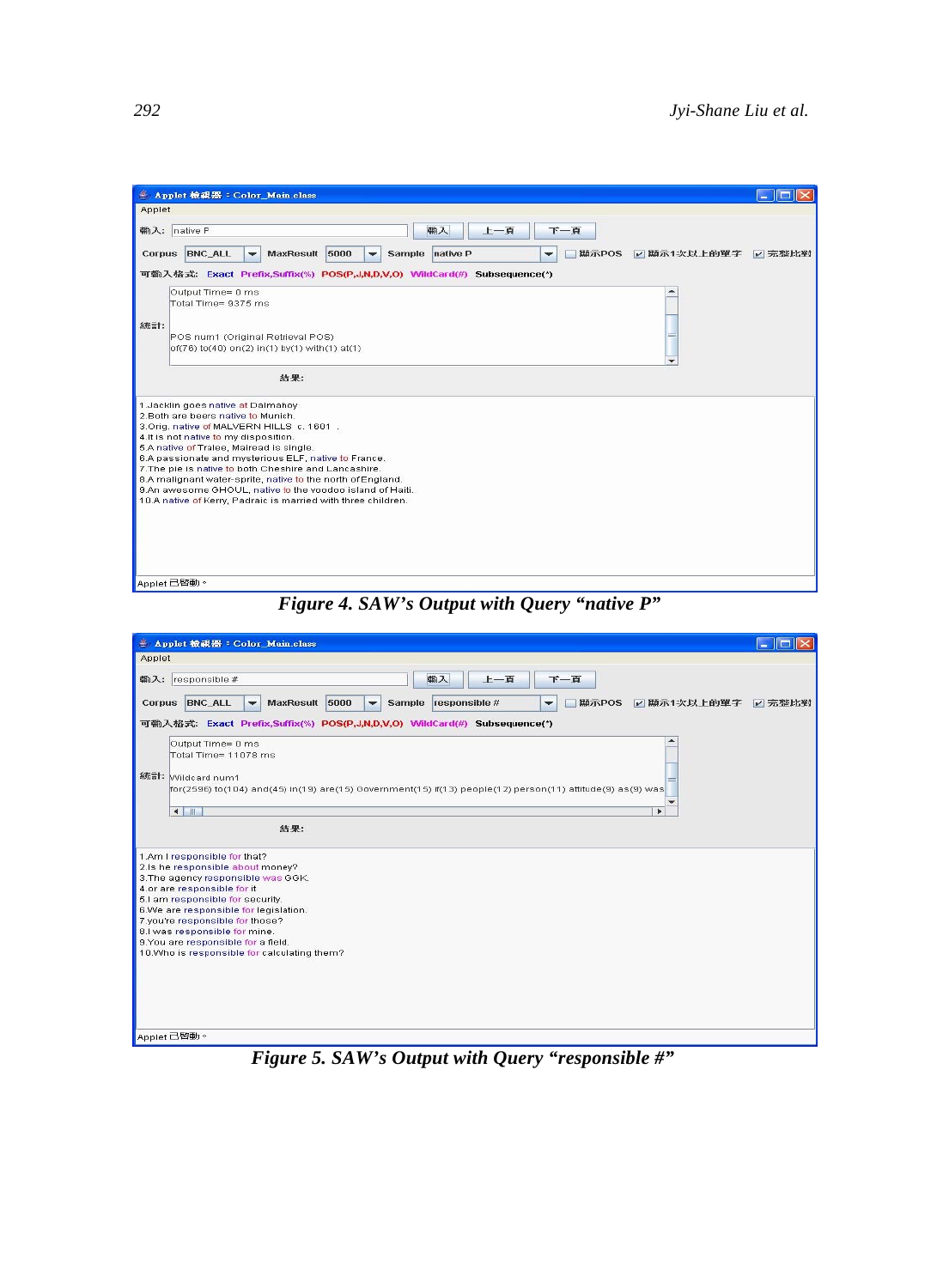| ■ Applet 檢視器: Color_Main.class<br>Applet                                                                                                                                                                                                                                                                                                                                                                                              |      |
|---------------------------------------------------------------------------------------------------------------------------------------------------------------------------------------------------------------------------------------------------------------------------------------------------------------------------------------------------------------------------------------------------------------------------------------|------|
| 輸入<br>輸入: either*or<br>下一百<br>上一百                                                                                                                                                                                                                                                                                                                                                                                                     |      |
| Corpus BNC ALL<br>5000<br>either * or<br><b>MaxResult</b><br><b>Sample</b><br>顯示POS / 顯示1次以上的單字<br>$\overline{\phantom{0}}$<br>$\overline{\phantom{a}}$<br>$\overline{\phantom{a}}$                                                                                                                                                                                                                                                   | 完整比對 |
| 可输入格式: Exact Prefix,Suffix(%) POS(P,J,N,D,V,O) WildCard(#) Subsequence(*)                                                                                                                                                                                                                                                                                                                                                             |      |
| Retrieval Corpus Time(SQL)= 8000 ms<br>MSA Time= 2906 ms<br>Stastic Time= 282 ms<br>統計: Output Time= 0 ms<br>Total Time= 11218 ms                                                                                                                                                                                                                                                                                                     |      |
| 結果:                                                                                                                                                                                                                                                                                                                                                                                                                                   |      |
| 1. She either barked or shouted<br>2. He either knows or not<br>3.Choose either mid or low;<br>4.means either savedValues.top.calibMeas or savedValues.btm.calibMeas.<br>5. They either over-react or under-react.<br>6.cancellation by either client or hotel;<br>7. Shows are either benched or unbenched.<br>8. You either love or hate it!<br>9. Mills were either demolished or converted.<br>10. Cuts in either wages or staff. |      |
|                                                                                                                                                                                                                                                                                                                                                                                                                                       |      |

*Figure 6. SAW's Output with Query "either \* or"* 

Currently, when SAW is run on an average personal computer (2 GHz microprocessor), the system response time is approximately 10 seconds. The statistics box of SAW in Figure 6 shows recorded computational time of each major activity. While the ranking module (MSA time) takes less than 3 seconds, most of the computational time, *i.e.*, 8 seconds, is consumed by the retrieval module. This is due to the enormous size of the BNC corpus. SAW's response time can be further sped up by running on a more powerful machine and using a smaller corpus.

### **4. Experimental Evaluation**

We used the British National Corpus (BNC) in the experiment. BNC is a balanced synchronic English text collection of samples of written and spoken language from a wide range of sources dating from 1974 to 1994. The corpus contains approximately 3.5 million sentences. POS used in the corpus are classified into sixty-two types. We adopted only six primary types (noun, verb, adjective, adverb, preposition, and other) and mapped BNC's all sixty-two types into one of the six primary types. The mapping rules are constructed manually such that a group of detailed POS types in BNC are mapped to a primary POS type in SAW. For example, a total of 25 verb-related POS types (VBB, VBD, VBG, VBI, VBN,…) in BNC are all mapped to the verb type in SAW. Actual POS mapping and conversion is automatically performed by programs.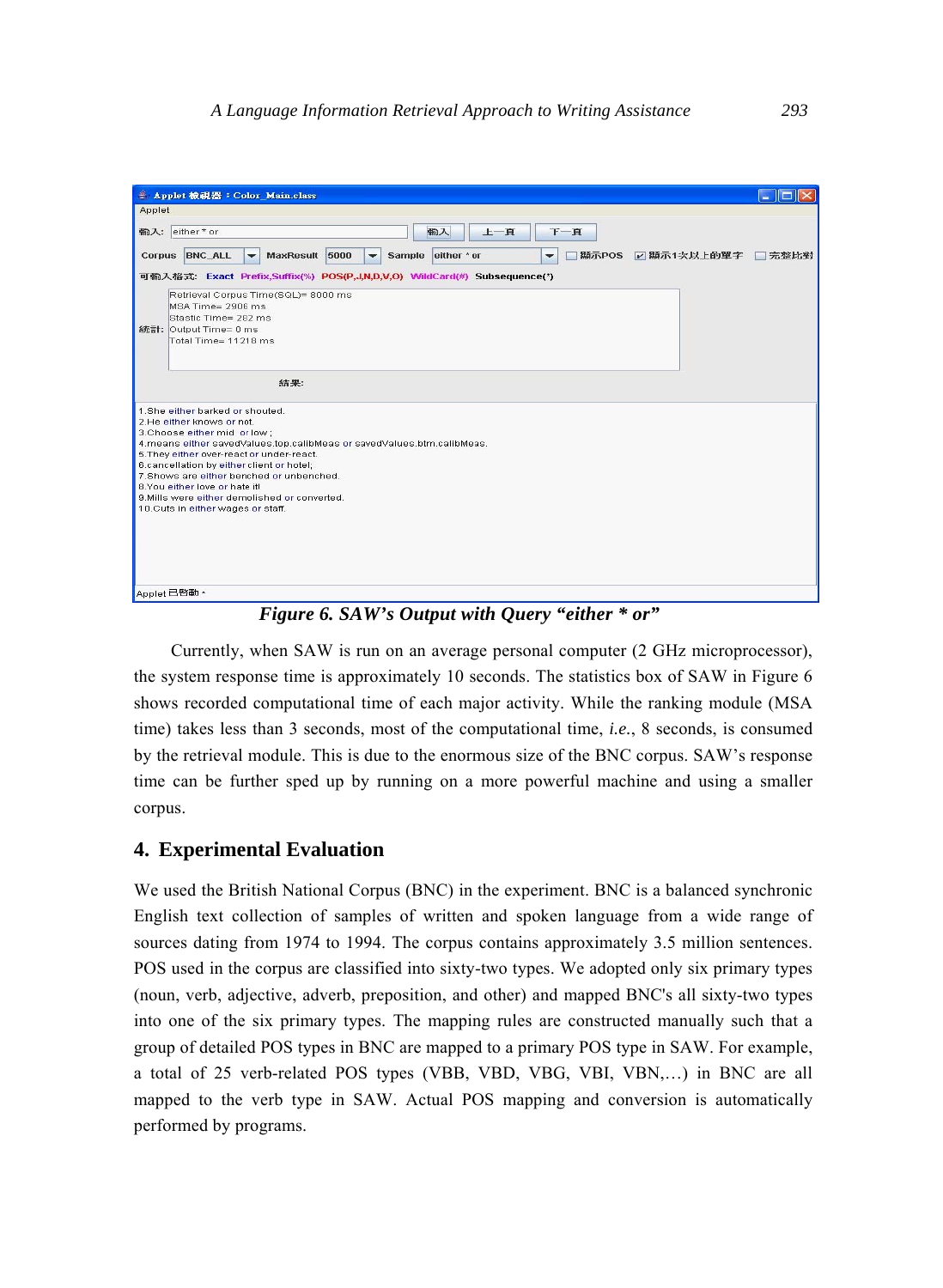### **4.1 Evaluation Method**

The purpose of the experiments is to evaluate the performance of SAW in assisting ESL/EFL writers with language use references. We conducted two sets of experiments for both objective and subjective evaluations. The first set of experiments was a simulated English test for objective evaluation. Question items from accredited English capability tests were selected to simulate language use problems encountered by ESL/EFL writers. The second set of experiments was a subjective evaluation with human subjects based on test scores and questionnaires.

The sources of the English capability tests were College Entrance Exams in Taiwan, a total of 16 test sets from 1994 to 2005, and TOFEL, a total of 11 test sets from 2000 to 2002. Among the test sets, a subset of question items concerning the use of 45 phrases and 12 syntactic structures were selected as samples of language use problems. The experiment is designed to provide two angles of analysis on SAW's referential utility. The first angle is on the collocation use. Using 18 selected collocations as the sample group, we used four types of expression elements (exact word, prefix, POS, and wildcard) in SAW to simulate a variety of users' partial language knowledge. Recommended results for each query type were analyzed and compared based on their referential utilities. The second angle considers the condition in which users' queries contain partial errors. We selected 12 syntactic structures and simulated users' queries with incorrect language knowledge. Recommended results from SAW were observed and analyzed to see if information leading to correct language use can be derived.

The second set of experiment attempts to assess users' subjective responses to SAW's referential utility. We set up an English test by selecting a set of question items from the sourced test sets. The English test includes 16 single-choice questions and 3 question items of Chinese-to-English translation. Test scores from different experimental setups are compared and analyzed to evaluate SAW's performance. A set of questionnaires is also designed to gauge users' subjective perception of SAW's referential utility.

We consider a set of performance measures to conduct a quantitative evaluation. Some of the performance measures are adopted from the research area of recommendation systems [Sarwar *et al.* 2000] and are intended to evaluate SAW's helpfulness in obtaining language use information. Others are designed to solicit users' subjective response. The set of performance measures are as follows.

1. **Test score**. We use a set of English tests to simulate language use problems encountered by ESL/EFL writers. Test score is an objective measure of how well a subject can derive correct answers to question items either by his/her own language knowledge or by the referential information provided by SAW. Therefore, we can use subject's test score as a performance measure and compare test scores under different conditions to evaluate SAW's referential utility.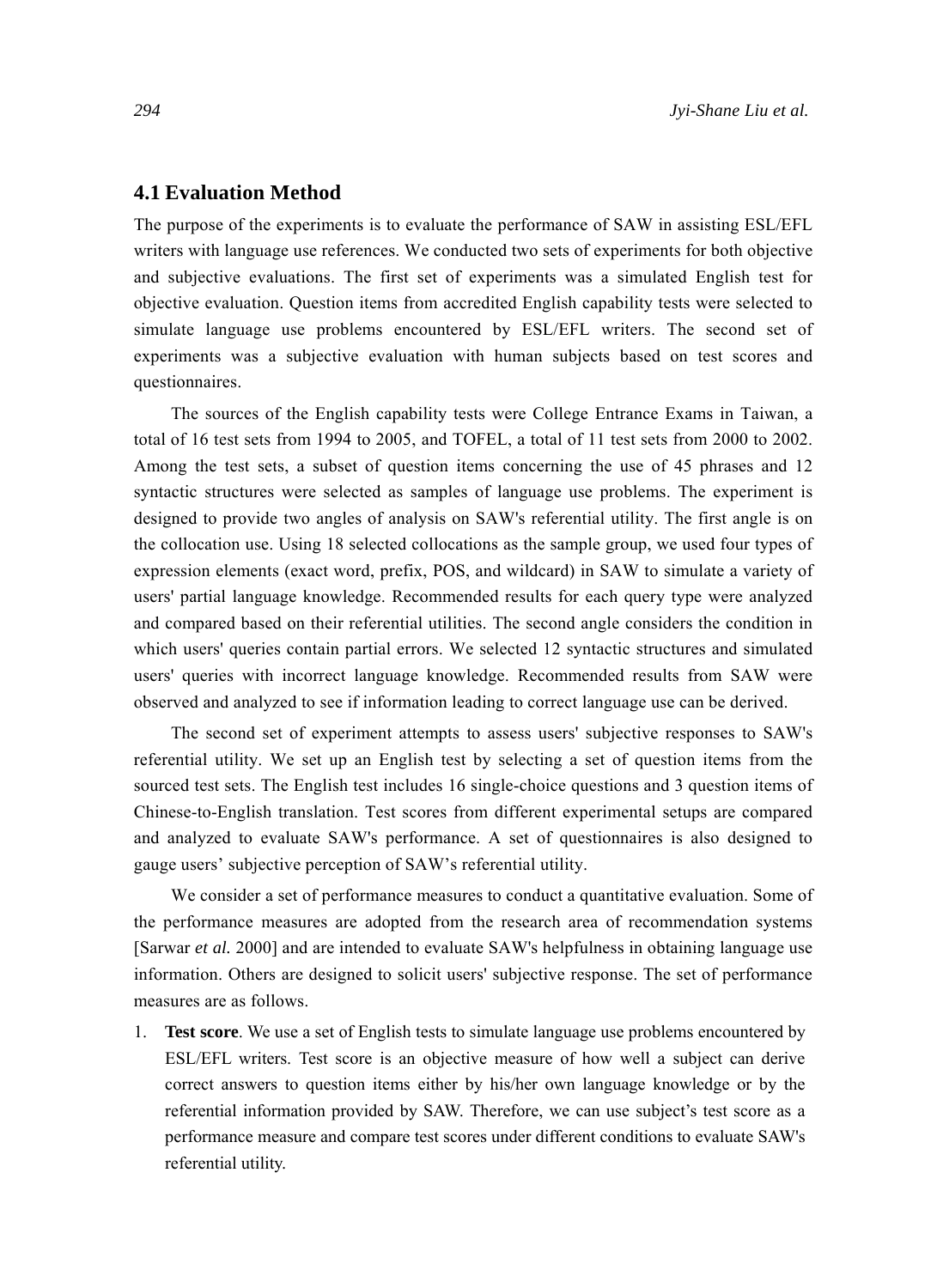- 2. **Usefulness level.** Usefulness level is the user's subjective perception on whether the recommended results of SAW actually help solve the language use problems. We use a four-level measure that includes high, middle, low, and none. Usefulness level is a subjective indicator of SAW's performance and is solicited by the questionnaire.
- 3. **Satisfaction level.** Satisfaction level is the user's subjective perception of the overall language information relevance of SAW's recommended results with respect to users' query. We use a five-level measure that includes highly satisfied, satisfied, neutral, unsatisfied, and highly unsatisfied. Satisfaction level is also a subjective indicator of SAW's performance and is solicited by the questionnaire as well.
- 4. **Matchness.** Matchness is a relevance indicator of SAW's recommended results in response to the input query. We compute matchness as the ratio of the number of recommended sentences that are relevant to the user's expected language use to the number of sentences recommended by SAW. The definition is adopted from the performance measure of precision in information retrieval. Matchness is designed to reflect the proximity of recommended results to the user's language information need as indicated by the query. Matchness is an objective performance measure evaluated by the researchers and has a numeric value between 0 and 1.
- 5. **Reference cost.** Reference cost refers to the user's reading cost of the recommended results. In the current study, we use the number of words in a sentence as the reading cost. It is assumed that short sentences convey better referential effects on the targeted language use in simple context.

### **4.2 Simulated Language Use Problems on Collocations**

We used question items in English tests to simulate language use problems of ESL/EFL writers in regards to collocations. Assuming a set of testing queries from specific to vague, recommended results were observed and analyzed to evaluate the referential utility to users with different levels of language knowledge. The English test conducted in the experiment consisted of question items concerning 10 two-word collocations and 8 multi-word phrases. Four types of expression elements, exact word, prefix, POS, and wildcard, were used to form the group of testing queries for each question item. Except queries by exact words, all other types of queries also contain combinational variations. Recommended results were evaluated by the performance measure of "matchness" and were averaged over the same type of query variations.

The 10 two-word collocations are "specialize in", "responsible for", "familiarity with", "relevance to", "deal with", "essential to", "native to", "composed of", "determined by", "guard against". The first type of query was composed of exact words of the target collocation,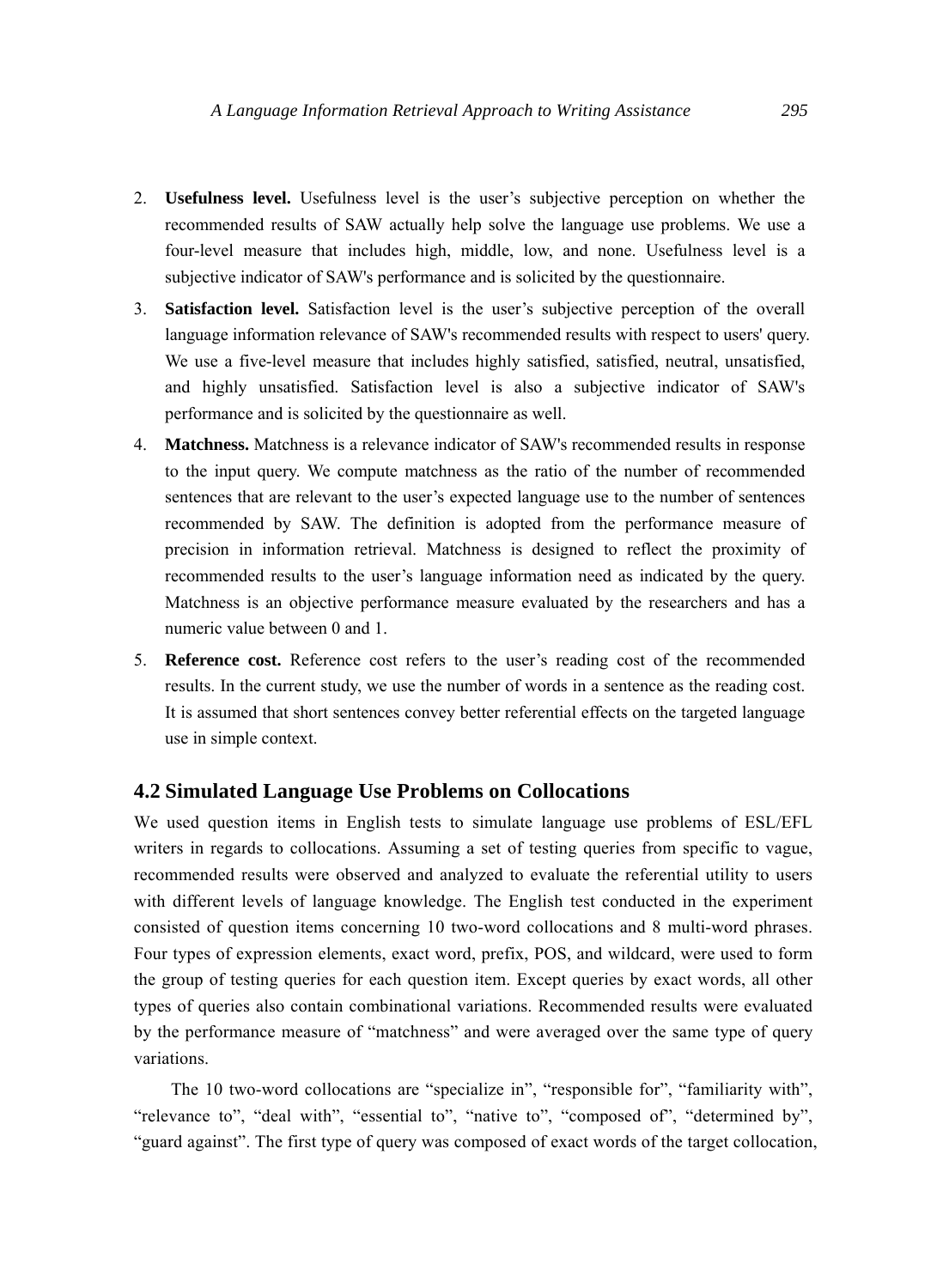such as "specialize in", and contains no variation. The second type of query was formed by the combination of an exact word and a prefix. One of the two words in the collocation was given as an exact word, and the first letter of the other word was given as prefix. For the collocation "specialize in", two variations, "s% in" and "specialize i%", were tested. The third type of query assigned a POS tag to one of the two words in the collocation. For the same collocation "specialize in", two variations, "V in" and "specialize P", were formed. The fourth type of query used a wildcard in one of the two words in the collocation, such as two variations " $\#$  in" and "specialize #" for the collocation "specialize in". Although some of the query variations are unlikely to be used by actual users, they are systematically formed as vague queries for the purpose of obtaining an approximate lower bound matchness performance. In the experiment, SAW was instructed to provide the top ten referential sentences in the ranked list for users. The matchness of the recommended results was computed over the selected ten sentences. The average matchness of exact words, prefix, POS, and wildcard over the ten collocations are 1, 0.45, 0.305, and 0.14, respectively. The results indicate that SAW is able to provide at least one out of ten matched referential sentences even with vague queries.

In addition to two-word collocations, we also tested language use reference needs of phrases composed of three and four words, which include "a proportion of", "in danger of", at one time", "as a result of", "play a virtual role", take the form of", "in the presence of", and "make it impossible to". A set of testing queries was constructed in the same way as the queries for two-word collocations. The only difference is that the number of variations increases as the length of the target phrases increases. Again, some of the query variations may not be actually used by users and are adopted for system evaluation to estimate lower bound performance. Experimental results confirm that the average matchness of the referential information provided by SAW increases as the number of words in the query increases. This is due to the stronger structureness of the multiple-word phrases. Even when one of the words in the query is vague or absent, users still can obtain useful language use information in the recommended results. The average matchness of exact word, prefix, POS, and wildcard over the ten collocations are 1, 0.78, 0.51, and 0.42, respectively. Again, the results indicate that SAW provides at least four out of ten matched referential sentences in multiple-word phrase queries.

#### **4.3 Phrasal Structure and Incorrect Query**

Another subset of experiments is concerned with the referential utility of the expression element of subsequence. We selected a set of 12 phrasal structures with indefinite numbers of words between fixed words, including "enable...to", "derive...from", "expose...to", "not only...but also", "would rather...than", "distinguish...from", "expand...into", "provide...with", "the same...as", "either...or", and "so...that". The expression element of subsequence can be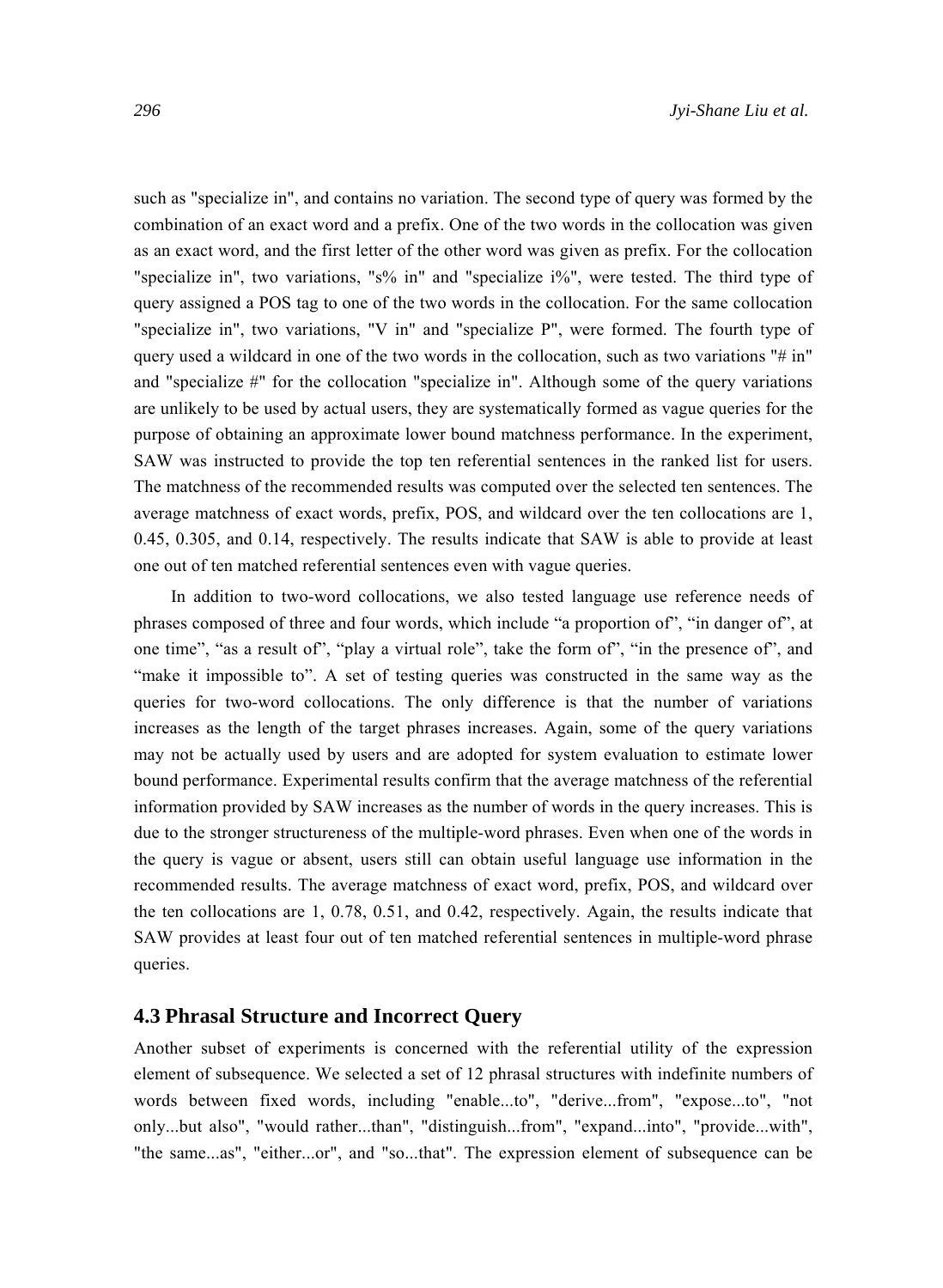used to form the proper query, such as "enable \* to", and "not only \* but also", to retrieve referential sentences containing the use of the target phrasal structure.

We simulated users' incorrect language knowledge with partial errors in two testing queries for each target phrasal structure. For example, testing queries of "enable \* and" and "enable \* but" were deliberatively tried to expect the retrieval of the target phrasal structure "enable...to". In preparing testing queries with partial errors, we replaced the correct prepositions in the target phrasal structures with "and" and "but". The only exception was for the phrasal structure of "not only ... but also" in which "but" was replaced by "and" and "or". The results of the partially erroneous queries were evaluated by the average matchness for each target phrasal structure. Again, these false queries may not be practical but can serve as an estimation purpose.

The experimental results show that the utility of recommended results varies with the coupling strength of keywords in the target phrasal structure. For example, the coupling strength between "enable" and "to" are the strongest among the 12 phrasal structures in the experiment. Even when the preposition was replaced with an incorrect one in the testing query, recommended referential examples retrieved with partial match still contained sufficient and specific usage examples of the target phrasal structure "enable...to". In contrast, the coupling strength between keywords in the phrasal structures "either...or" and "so...that" was too weak for SAW to provide referential examples under incorrect queries. However, a set of recommended results with very low matchness from the user's incorrect query seems to carry an effect of indirect references. When users see no usage examples of their incorrect queries, they may induce the possibility that their queries contain errors and further recognize the correct phrasal structure from the common usage pattern in the recommended results.

The experiment demonstrated that SAW's mechanism is capable of allowing false queries or vague queries and providing users with sufficient referential utility to obtain useful language use information. Such a capability is distinguishable from most corpus tools and is intended to break up the conflicting dilemma of requiring sufficient language knowledge to successful usages of language resource tools. In other words, SAW offers flexibility in retrieving referential examples, which is especially important to low to middle level ESL/EFL writers.

### **4.4 Questionnaire and Test Score**

The purpose of conducting an English test and a questionnaire is to measure SAW's referential utility based on users' subjective experiences. The English test consisted of 19 question items, which included 16 single selection items and 3 Chinese-English translation items. We used SAW to prepare referential examples from the BNC corpus for each question item. Depending on the experimental setup of the subject's group, these referential examples for question items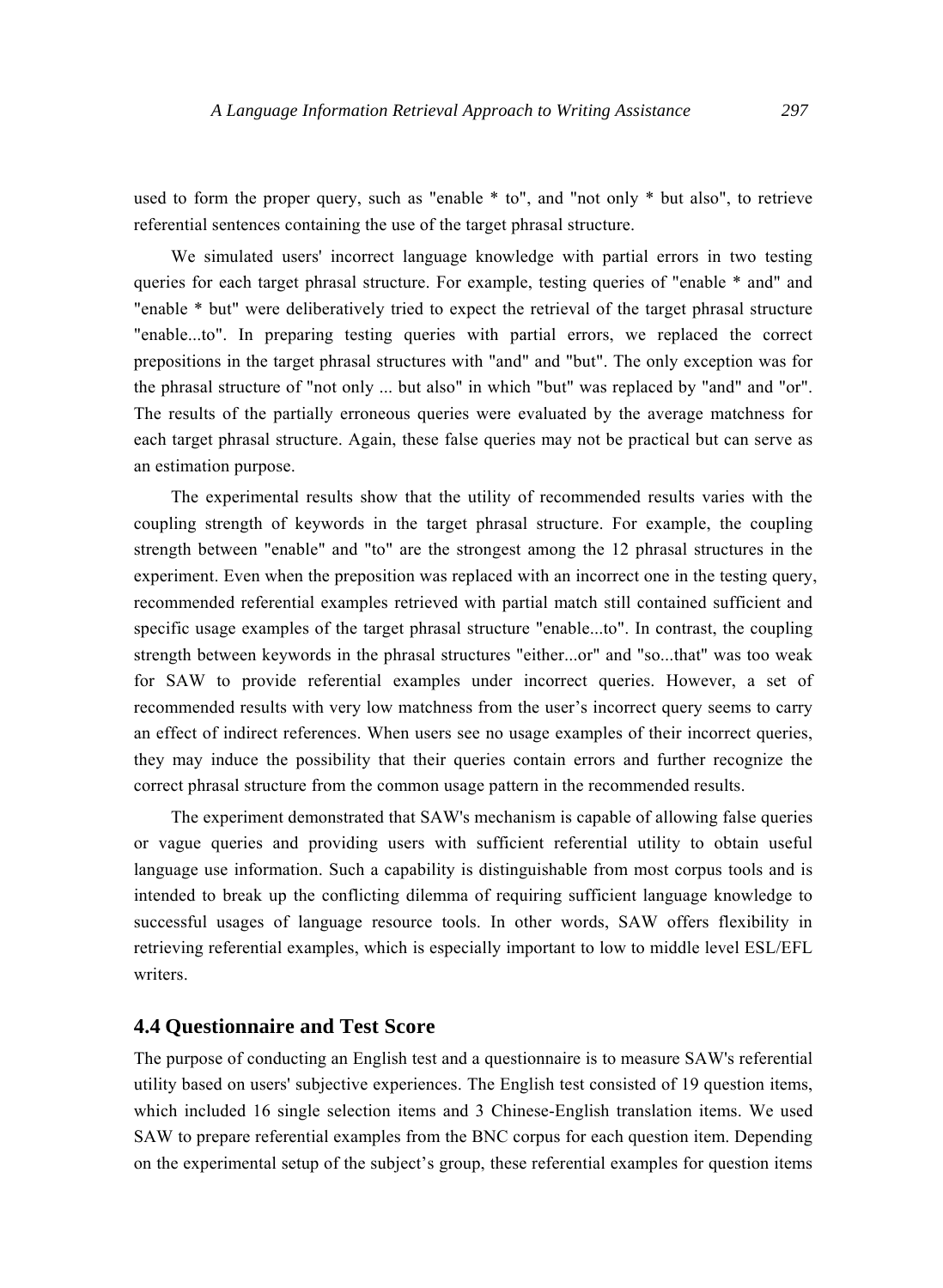may be provided to some of the subjects during their test taking. The subjects also evaluated the usefulness level and the satisfaction level of the provided referential examples when answering the question items. After completion, test sheets were graded and test scores of different groups were compared to indicate the level of help SAW provided for the subjects in simulated writing conditions.

We recruited a total of 98 students in a local junior college as the experimental subjects. An accredited English vocabulary test was conducted to measure the vocabulary level of the subjects, which generally corresponds to their overall language proficiency. According to Nation's research [Nation 1993], the percentage of 1000 most common vocabulary words in general English articles is about 74% and the coverage percentage of 2000 most common vocabulary words grows to 81%. We conducted a "1000 English Word Test" [Cobb 2007] on our experimental subjects. Based on the vocabulary test, the average recognition percentage of the experimental subjects on the 1000 most common vocabulary words is 80.44%, and the average recognition percentage reduces to 46.10% on the 2000 most common vocabulary words. In other words, the average subjects are on a word recognition level of less than the 2000 most common vocabulary words, which may be classified as low to middle level ESL/EFL writers.

We divided the subjects into three groups by random selection from the population of the subject pool. It is assumed that variation of English proficiency in each group is normally distributed and the average language proficiency level is approximately the same among the three groups. The experimental setup is described as follows. Group 1 took the test in the condition of a general English capability test without any help. Group 2 took the same test with referential examples of high matchness on each question items. Group 3 took the same test with referential examples of low matchness on each question items. A total of 98 questionnaires and test sheets were collected, in which 12 responses were nullified due to no response or obvious faults, such as invalid selection and singular selection. Among the validated 86 responses, 44 responses came from Group 1, 20 responses came from Group 2, and 22 responses were from Group 3.

|                                  | <b>Test Score</b> | Performance               |             |
|----------------------------------|-------------------|---------------------------|-------------|
|                                  | Mean              | <b>Standard Deviation</b> | Improvement |
| Group 1<br>(no help)             | 4.42              | 1.95                      | (baseline)  |
| Group 2<br>(high matchness help) | 6.69              | 2.23                      | 51.4%       |
| Group 3<br>(low matchness help)  | 5.97              | 1.85                      | 35.1%       |

*Table 2. Comparison of Selection Test Scores under Different Help Condition*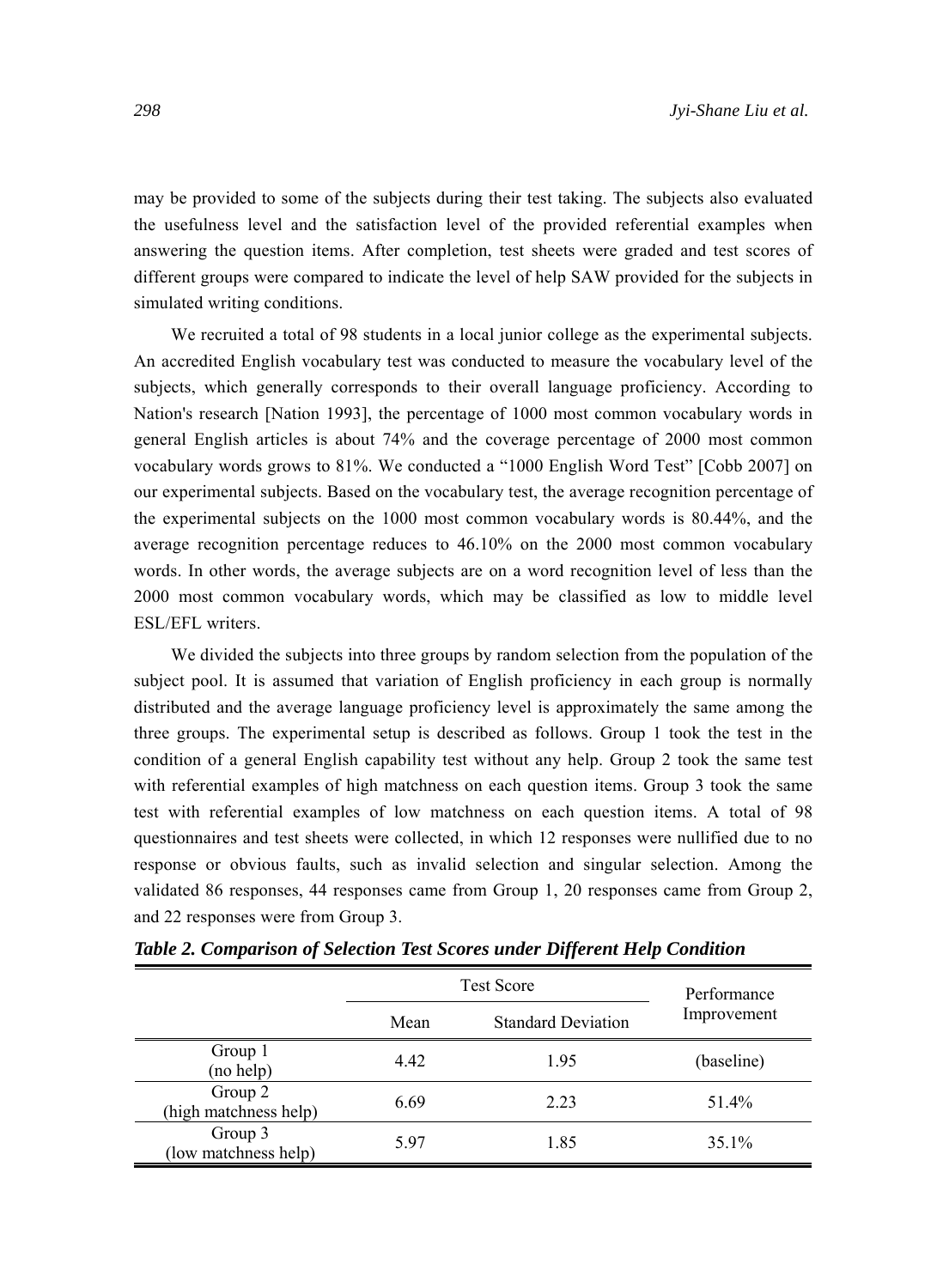Test responses were evaluated by comparing test scores under different conditions of referential help. The test contains a set of 16 question items of single selection. Each question item is credited with 0.625 points and the full score is 10 points. The results, summarized in Table 2, show that test scores (both Group 2 and Group 3) with referential help by SAW are higher than those without help (Group 1). The average test score of Group 1 is 4.42 points with a standard deviation of 1.95. Group 2 took the test with referential examples of high matchness (0.63) and got an average score of 6.69 points with a standard deviation of 2.23. Group 3, with referential examples of low matchness (0.35), obtained an average score of 5.97 points and a standard deviation of 1.85. The performance improvement rates of 51.4% and 35.1% suggest that SAW's referential utility leads to better language use decisions in ESL/EFL writing.

We calculated the significance level of the statistical hypothesis test to further verify that the increase of test scores is not an event by chance. Assuming that subjects' test scores are normally distributed, we formulated the statistical significance test as follows. The null hypothesis  $(H_0)$  states that SAW's referential utility has no effect on improving subjects' test scores. The alternative hypothesis  $(H_1)$  states that subjects' test scores increase due to SAW's referential utility. The control group is the subjects in Group 1 who took the test without any referential help and resulted in an average test score of 4.42 points. The treatment groups are the subjects in both Group 2 and Group 3 who were offered referential examples by SAW during their tests. We first conduct the statistical hypothesis test between the control group of Group 1 and the treatment group of Group 2 (20 subjects with referential examples of high matchness). With the significance level set at  $\alpha = 0.05$ , the threshold to refute the null hypothesis is computed by  $4.42 + (1.65*1.95/(20)^{1/2}) = 5.14$ , where 1.65 is the Z-score at  $\alpha =$ 0.05 and 1.95 is the standard deviation of the control group. The average test score of Group 2 is 6.69 points, which is higher than the threshold of 5.14 points. Similarly, for the treatment group of Group 3 (22 subjects with referential examples of low matchness), the threshold to refute the null hypothesis is computed by  $4.42 + (1.65*1.95/(22)^{1/2}) = 5.10$ , where 1.65 is the Z-score at  $\alpha$  = 0.05 and 1.95 is the standard deviation of the control group. The average test score of Group 3 is 5.97 points, which is higher than the threshold of 5.14 points. Therefore, with the comparison of both treatment groups to the control group, we can refute the null hypothesis and support the alternative hypothesis, at the statistical significance level of 0.05, that SAW's referential utility helps increase the subject's test scores.

Besides question items of single selection, the test also contains three question items of Chinese-to-English translation. This part of the test is a closer simulation to ESL/EFL writing problems. Among the 86 test responses from Groups 1, 2, and 3, 44 test responses are from subjects of Group 1 who performed the translation without any referential help, while 42 test responses are from subjects of Groups 2 and 3 who were provided with the same set of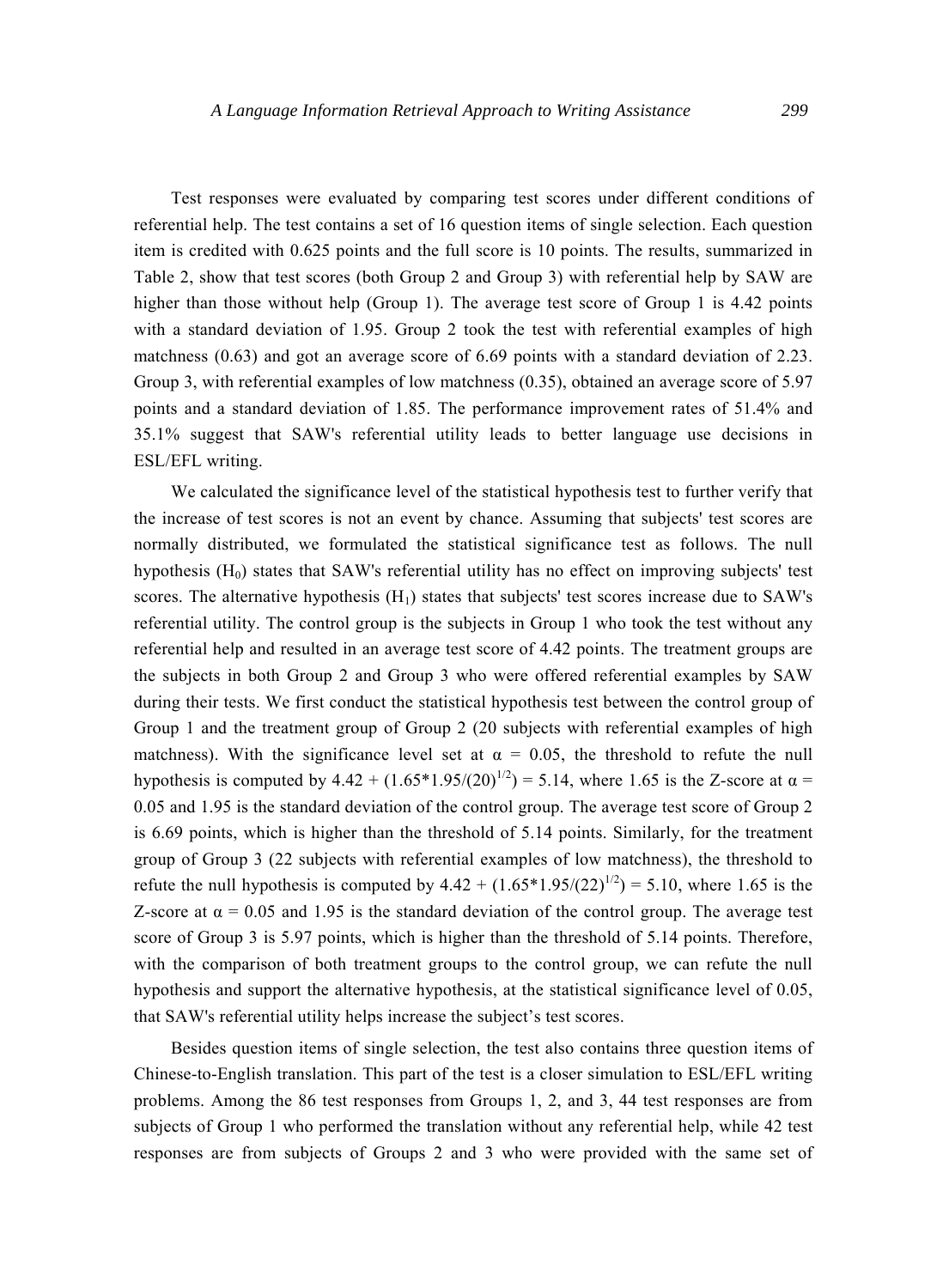referential examples. The translation answers are graded based on three components: syntactic structure 50%, vocabulary 25%, and grammar 25%. The full score of the translation test is 10 points and the test sheets were graded by an experienced English teacher. The results are shown in Table 3. The average score of Group 1 is 4.20 points with a standard deviation of 2.56. The average score of Groups 2 and 3 is 5.83 points with a standard deviation of 2.46. Subjects who performed the translation with referential examples obtained an average score of 1.63 points higher than subjects without referential help. This score increase represents a 38.8% rate of performance improvement. Again, in the statistical hypothesis test, the threshold to refute the null hypothesis is computed by  $4.20 + (1.65*2.56/(44)^{1/2}) = 4.97$ , where 1.65 is the Z-score at  $\alpha$  = 0.05 and 2.56 is the standard deviation of the control group (Group 1). The average test score of Groups 2 and 3 is 5.83 points, which is higher than the threshold of 4.97 points. Therefore, we can refute the null hypothesis and support the alternative hypothesis, at the statistical significance level of 0.05, that SAW's referential utility helps improve the subject's performance on translation.

|                                     | <b>Test Score</b> | Performance               |             |  |
|-------------------------------------|-------------------|---------------------------|-------------|--|
|                                     | Mean              | <b>Standard Deviation</b> | Improvement |  |
| Group 1<br>(no help)                | 4.20              | 2.56                      | (baseline)  |  |
| Group $2 & 3$<br>(referential help) | 5.83              | 2.46                      | 38.8%       |  |

*Table 3. Comparison of Translation Test Scores under Different Help Conditions* 

Usefulness is a performance measure designed to solicit a user's evaluation of how useful the referential examples are for making language use decisions. While responding to the test, our experimental subjects also rated the referential examples provided by SAW on a scale of 1 to 4, with 4 being the highest level of usefulness. As a result, Group 2 rated the referential examples for single selection questions with an average usefulness of 2.78, while the number given by Group 3 is 2.70. Referential examples for translation questions were rated by the two groups with an average usefulness of 2.80. Overall, SAW's referential utility was given usefulness in the range of 2.7 to 2.8, which may be judged as slightly above-average usefulness. We also solicited subjects' responses to sentence length (with 1 being too short and 3 being too long) and satisfaction level (on a scale of 1 to 5) of the referential examples. The responded numbers indicate that the sentence length is appropriate (2.09) but the subjects are less than satisfied (2.76) with the referential examples. Sampled interviews revealed that, while referential sentences did help users make better language use decisions, some of the sentences from the BNC corpus may contain words that are too difficult for low to middle level users and cause frustration. This problem can be solved by selecting an appropriate corpus for users of different levels of language capability.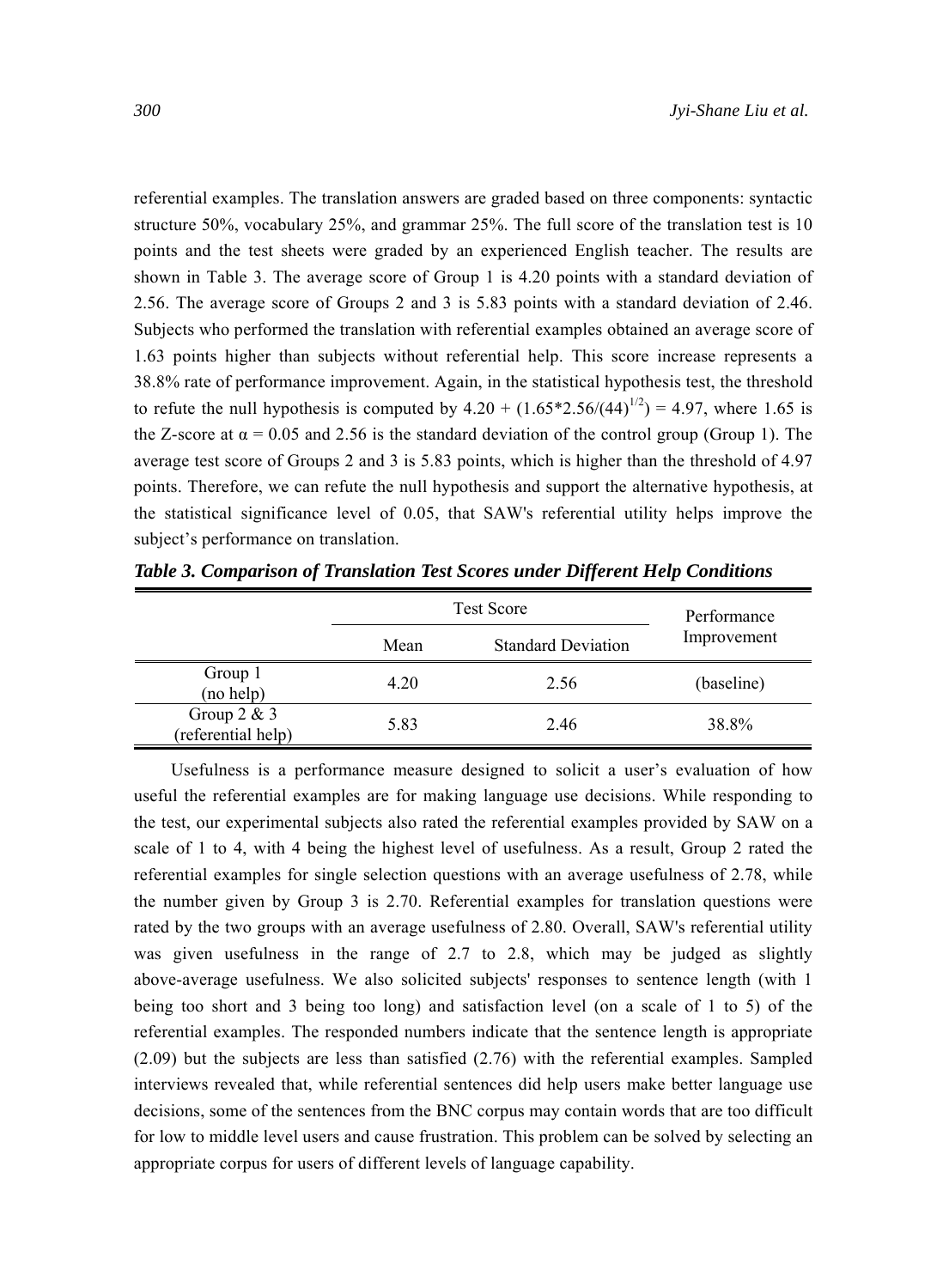#### **4.5 Usage Scenarios based on Actual ESL/EFL Writing Samples**

As part of the field study in the research, we collected a set of ESL/EFL students' writing samples from a local junior college. Due to their insufficient English proficiency, many errors can be found in their composition assignments. We selected a few representative sentences written by the students for running a scenario of using SAW in realistic ESL/EFL writing by low to middle level writers.

The first exemplar sentence is "I would rather going shopping than staying home." It is clear that the student who wrote the sentence did not have a complete knowledge of the phrasal structure "would rather...than". The correct sentence should be "I would rather go shopping than stay home." We used SAW with two types of queries "would rather V than V" and "would rather \* than \*" to simulate users' language use problems. Users who have better knowledge of the phrasal structure but are not absolutely sure may use the query "would rather V than V" to verify their choices. SAW recommended five usage examples in the form of complete sentences. The matchness of the recommended results is 100% since all five sentences contain the target phrasal structure. Alternatively, the less constrained query "would rather \* than \*" may be used to explore the options in the unspecified parts. Among the top ten referential sentences recommended by SAW, seven of them present correct forms of verbs. The matchness of the recommended results is 70%. In both cases, an average user should be able to derive correct language use decisions from the referential examples provided by SAW.

The second exemplar sentence is "I need a nest of glasses." The student who wrote the sentence was mistaken on the article for the noun "glasses". A straightforward query to explore a set of possible articles before the noun "glasses" would be "a # of glasses". SAW's recommended results include the use of "tray", "set", "couple", and "pair", while the student's first guess "nest" does not appear. By observing the referential examples, the student is likely to make a correct selection on the appropriate article for his/her expressional purpose.

The third exemplar sentence is "My mon always gets sick so my father tells me you have to care of her." The novice writer made errors in the spelling of "mom" and the phrase "take care of". Two separate queries were used to simulate the student's possible guesses to looking for answers. The first query was "mo% \* father". Among the top ten recommended referential examples, seven sentences include the correct spelling of "mother". The second query was "to care of". Again, eight of the top ten recommended sentences show the use of "take care of". Based on the three scenarios above, it is reasonable to suggest that, with the help of SAW, many of the errors made by apprentice ESL/EFL writers can be avoided and self-corrected.

# **5. Related Research**

Recent research in facilitating English learning with computational techniques has received much interest. We discuss some of them that are relevant to our research ideas. One of the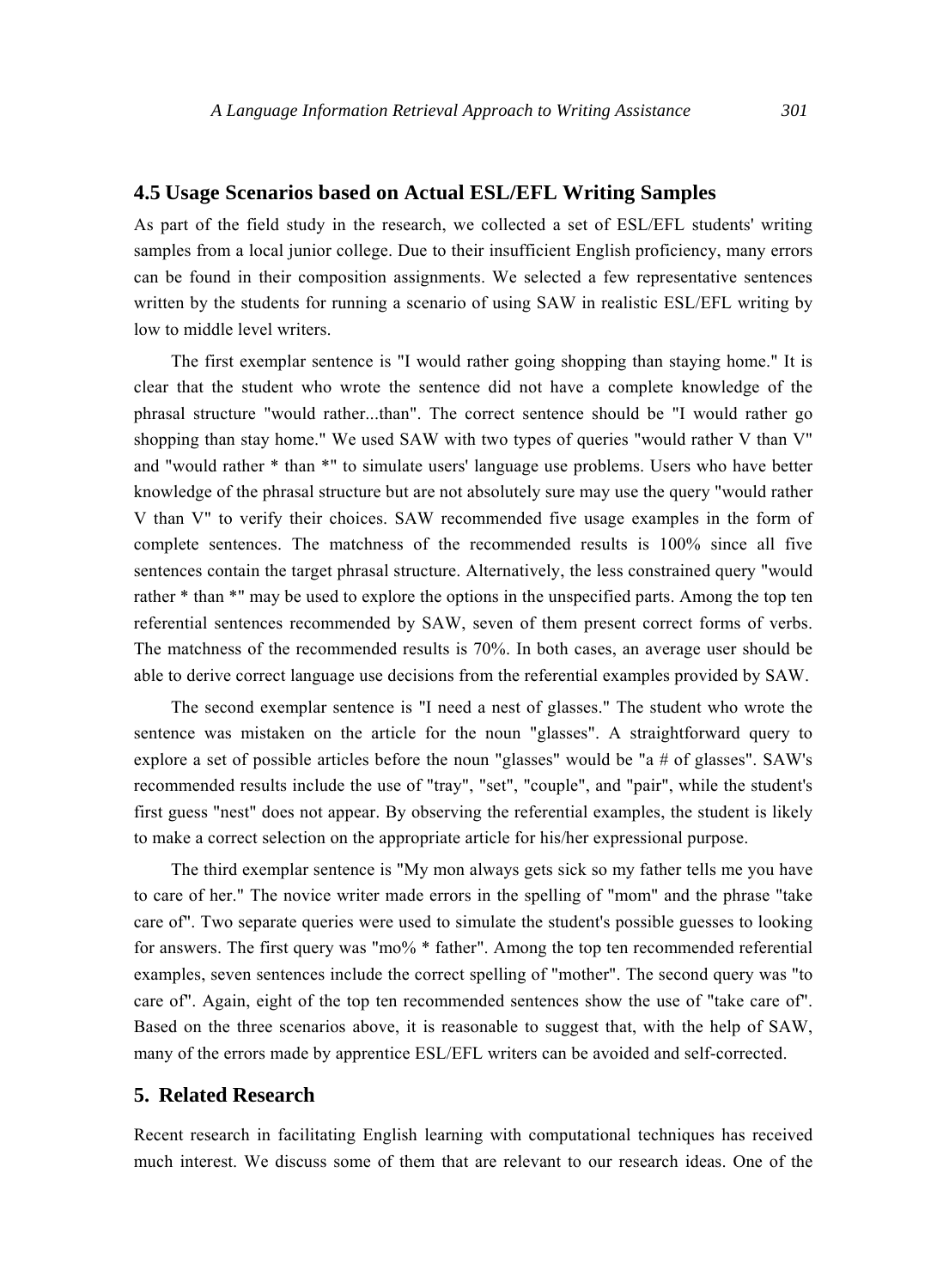notable studies in facilitating ESL/EFL learners is the REAP project at CMU. The project developed computer-assisted techniques to improve reading comprehension and vocabulary learning with adaptive text passages selection [Heilman *et al*. 2006]. A lexical acquisition model for an individual reader is used to provide student-specific reading practice and remediation. The project conducted a series of experiments to compare students' reading ability and vocabulary knowledge before and after the assistance of REAP. The experimental evaluation includes the use of questionnaires as well as comprehension and vocabulary test to examine students' progress. Quantitative results are analyzed to determine the statistical significance. In the same vein of assisting users to improve their language performance, our research focuses on developing a mechanism to suggest referential examples and help resolve the uncertainty of language use in the writing context. We also apply the same principles of instructional and statistical validation in evaluating our research results.

Another related research is the Gsearch tool developed at the University of Edinburgh [Corley *et al*. 2001]. The tool is designed to facilitate the selection of sentences from text corpora by syntactic criteria. The query notation allows flexible grammatical and lexical constraints to be specified. A search can be formulated by four components - corpus, grammar, goal, and option, in a command-like form. The output is a set of sentences either in SGML format or in visualized syntax trees. The target users are linguists who wish to investigate lexical and syntactic phenomena in unparsed corpora. The tool can also be used in an instructional context for advanced students in linguistics study. While the operational purpose of retrieving a subset of sentences from a corpus is the same, our research emphasizes a query notation that is simpler for less language knowledgeable users to express their questions of language use. Referential sentences selected by SAW are ranked and recommended to users so that they can quickly resolve their uncertainty of language use in a short list. Our research goal is to remove the obstacles for low to middle level ESL/EFL students to tap into the corporal resources.

Another type of corpus resource application is the work of [Chung *et al*. 2005], in which a method is proposed to extract bilingual collocations from a parallel corpus. Both statistical and linguistic information are integrated and trained to identify collocation types and instances in each monolingual corpus. The method, then, adopts a statistical word alignment technique and dictionaries to extract collocation translation equivalents from the parallel corpus. A collocation reference tool, called TANGO, is built to support searching for collocations and translations of a given word. The tool is suggested to be applicable to machine translation, cross language information retrieval, and computer assisted language learning. From the point of view of ESL/EFL users, TANGO is useful for seeking collocation information and instances with a given word in either the native language or the second language. In contrast, SAW is designed to allow more flexible types of query and provide effective usage references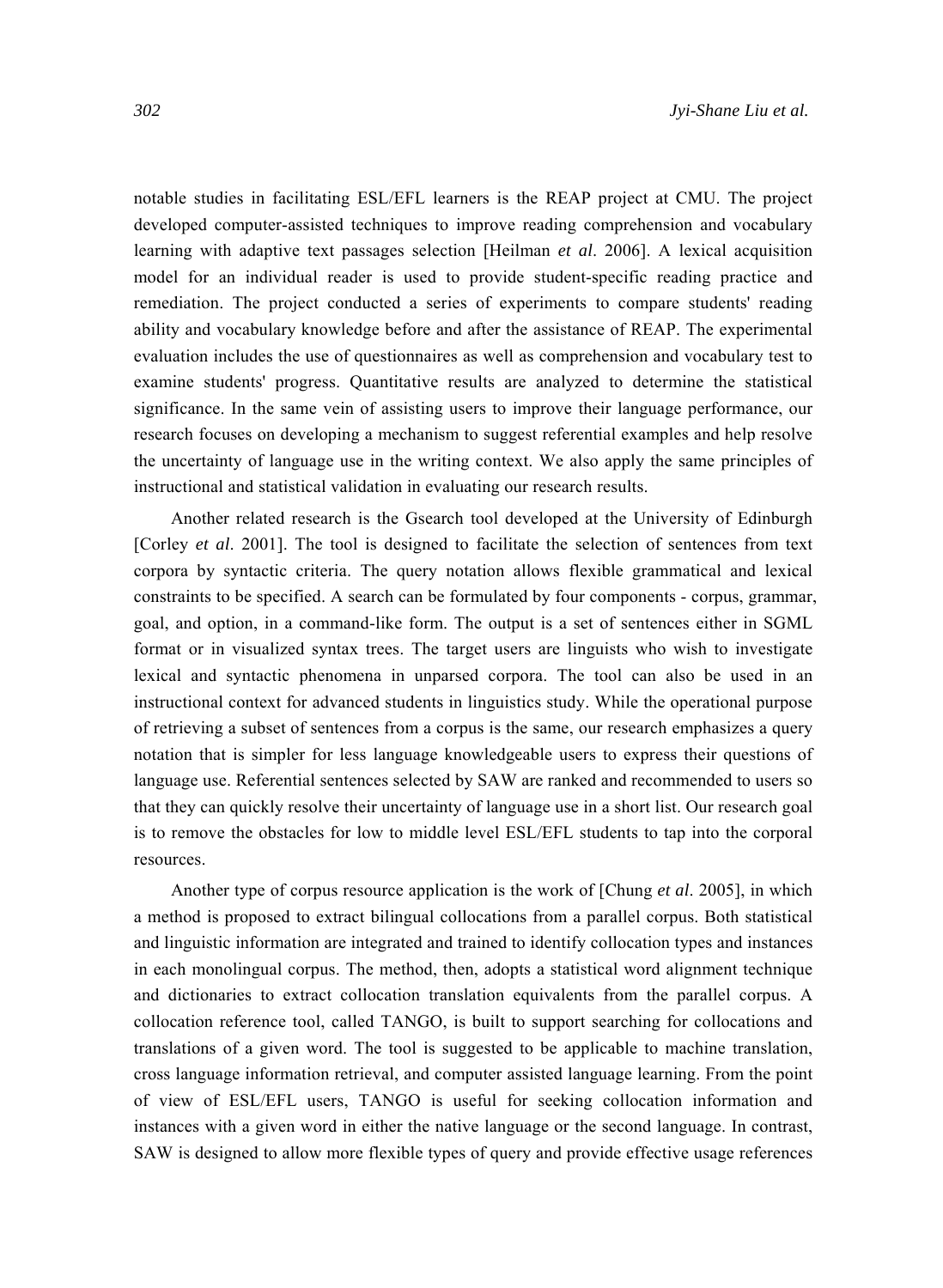for second language writing. SAW also pays special consideration to referential help for ill-formed queries due to the user's insufficient language knowledge. Both tools can complement each other to enable better access to language information in corpus resources.

# **6. Conclusion**

The central notion of our research is that the use of language resources for writing assistance must consider the language barriers of ESL/EFL writers. We have proposed a method to address the issue and provide evidence to support the value of an easily-accessed referential utility. A set of experiments was conducted to simulate language use problems and evaluate SAW's referential utility. Based on the experimental results, we conclude that the proposed language information retrieval method is effective in providing help to ESL/EFL writers.

We believe that the proposed method can be further extended to cater to different levels of ESL/EFL writers. One way of providing the right level of referential examples is to tap into an appropriate corpus that provides materials of a suitable language level. For example, SAW will best serve a child/adolescent ESL/EFL user with a corpus of beginners' reading materials. Another extension is to use a secondary filtering step after the relevant examples have been retrieved from the corpus. Sentences that are composed of vocabulary outside of a specified range of familiarity, such as the 2000 or 5000 most common words, can be filtered out. We will make the extensions in our future work and conduct more experiments with different settings. For example, we plan to conduct an online English test with online referential retrieval and record subjects' actual response time in getting answers. We also plan to investigate the effects of incorporating additional language resources, such as dictionaries and POS tags.

The method and the implemented system, SAW, can also be used as a pedagogical tool for writing practice in self-learning and in instructed assignments. We hope to have shown that, by the proposed method, a significant step can be taken to reduce the obstacles of language communications and to increase the capability and productivity of ESL/EFL writers.

### **References**

- Altenberg, B., and S. Granger, "The Grammatical and Lexical Pattern of MAKE in Native and Non-native Student Writing," *Applied Linguistics*, 22(2), 2001, pp. 173-195.
- Biber, D., S. Conrad, and R. Reppen, *Corpus Linguistics: Investigating Language Structure and Use*, Cambridge University Press, 1998.
- Chung, T. C., J. Y. Jian, Y. C. Chang, and J. S. Chang, "Collocational Translation Memory Extraction Based on Statistical and Linguistic Information," *International Journal of Computational Linguistics and Chinese Language Processing*, 10(3), 2005, pp. 329-346.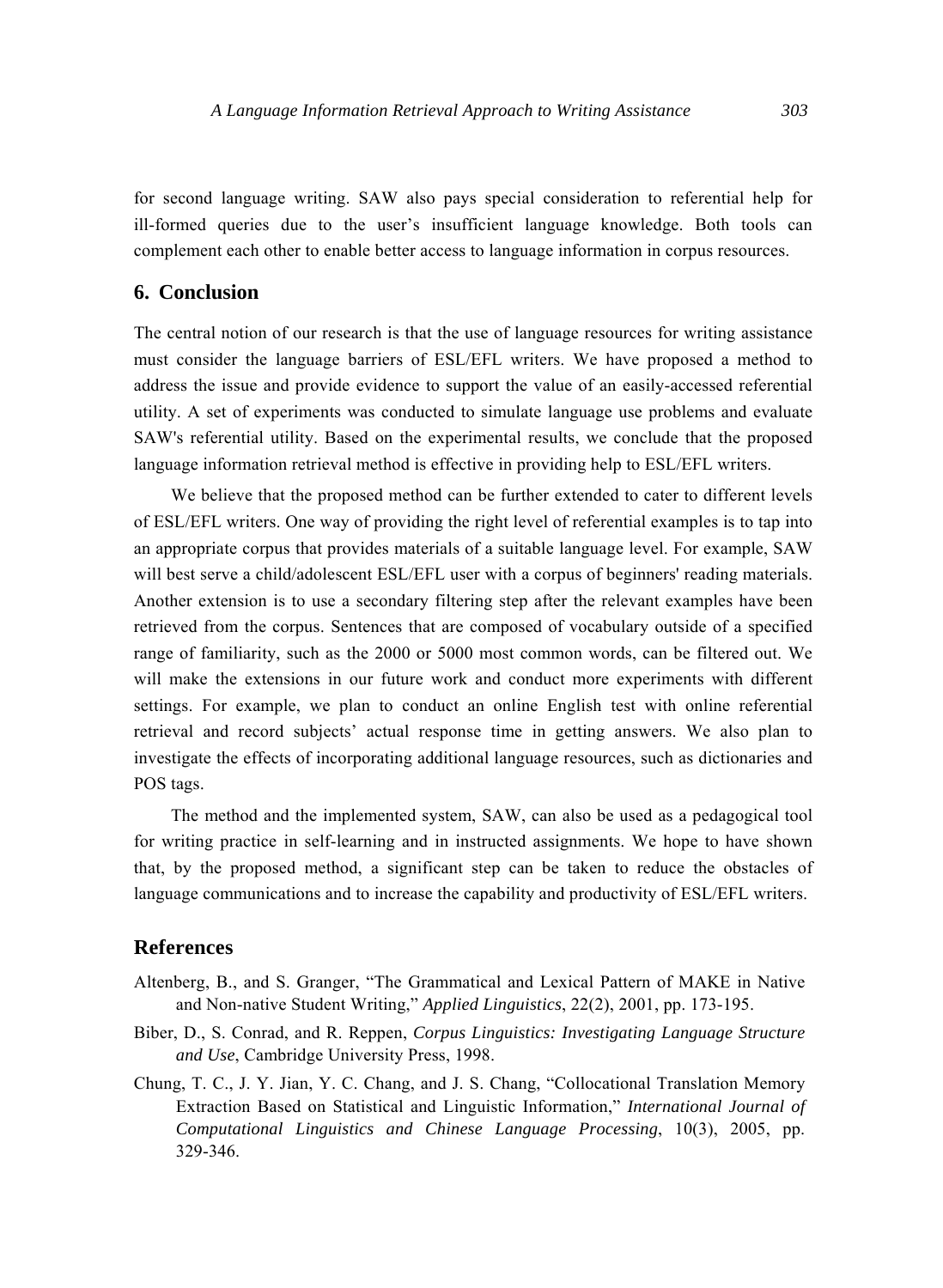- Cobb, T., Compleat Lexical Tutor 1,000 English Word Test, http://www.lextutor.ca/, 2007.
- Conrad, S., "The Importance of Corpus-based Research for Language Teachers," *System*, 27, 1999, pp. 1-18.
- Corley, S., M. Corley, F. Keller, M. Crocker, and S. Trewin, "Finding Syntactic Structure in Unparsed Corpora: The Gsearch Corpus Query System," *Computers and the Humanities*, 35(2), 2001, pp. 81-94.
- Davies, M., "The Advantage of Using Relational Databases for Large Corpora," *International Journal of Corpus Linguistics*, 10(3), 2005, pp. 307-334.
- de O'Sullivan, I., and A. Chambers, "Learners' Writing Skills in French: Corpus Consultation and Learner Evaluation," *Journal of Second Language Writing*, 15(1), 2006, pp. 49-68.
- Francis, Y. L., N. L. Ho, T. W. Lam, W. H. Wong, and M. Y. Chan, "Efficient Constrained Multiple Sequence Alignment with Performance Guarantee," *IEEE Computational Systems Bioinformatics*, 2, 2003, pp. 337-346.
- Heilman, M., K. Collins-Thompson, J. Callan, and M. Eskenazi, "Classroom Success of an Intelligent Tutoring System for Lexical Practice and Reading Comprehension," In *Proceedings of the 9th International Conference on Spoken Language Processing*, 2006, Pittsburgh, U.S.A., paper 1325-Tue1WeS.4.
- Ilson, R., B. Morton, and B. Evelyn, *The BBI Dictionary of English Word Combinations*, John Benjamin Publishing Company, Amsterdam, 1997.
- Kilgarriff, A., and M. Rundell, "Lexical Profiling Software and its Lexicographic Applications - A Case Study," In *Proceedings of the 10th European Association for Lexicography (EURALEX) International Congress*, 2002, Copenhagen, Denmark, pp. 807-818.
- Kobayashi, H., and C. Rinnert, "Effects of First Language on Second Language Writing: Translation versus Direct Composition," *Language Learning*, 42(2), 1992, pp. 183-209.
- Marcus, M. P., B. Santorini, and M. A. Marcinkiewicz, "Building a Large Annotated Corpus of English: the Penn Treebank," *Computational Linguistics*, 19, 1993, pp. 313-330.
- McEnery, T., and A. Wilson, *Corpus Linguistics*, Edinburgh University Press, Edinburgh, 1996.
- Nation, I. S. P., "Measuring Readiness for Simplified Material: A Test of the First 1,000 Words of English," In M. L. Tickoo (Ed.), *Simplification: Theory and Applications*, *RELC Anthology Series*, 31, 1993, pp. 193-203.
- Needleman, S. B., and C. D. Wunsch, "A General Method Applicable to the Search for Similarities in the Amino Acid Sequence of Two Proteins," *Journal of Molecular Biology*, 48, 1970, pp. 443-453.
- Sarwar, B., G. Karypis, J. Konstan, and J. Riedl, "Analysis of Recommendation Algorithms for E-Commerce," In *Proceedings of the 2nd ACM Conference on Electronic Commerce*, 2000, Minneapolis, Minnesota, U.S.A., pp. 158-167.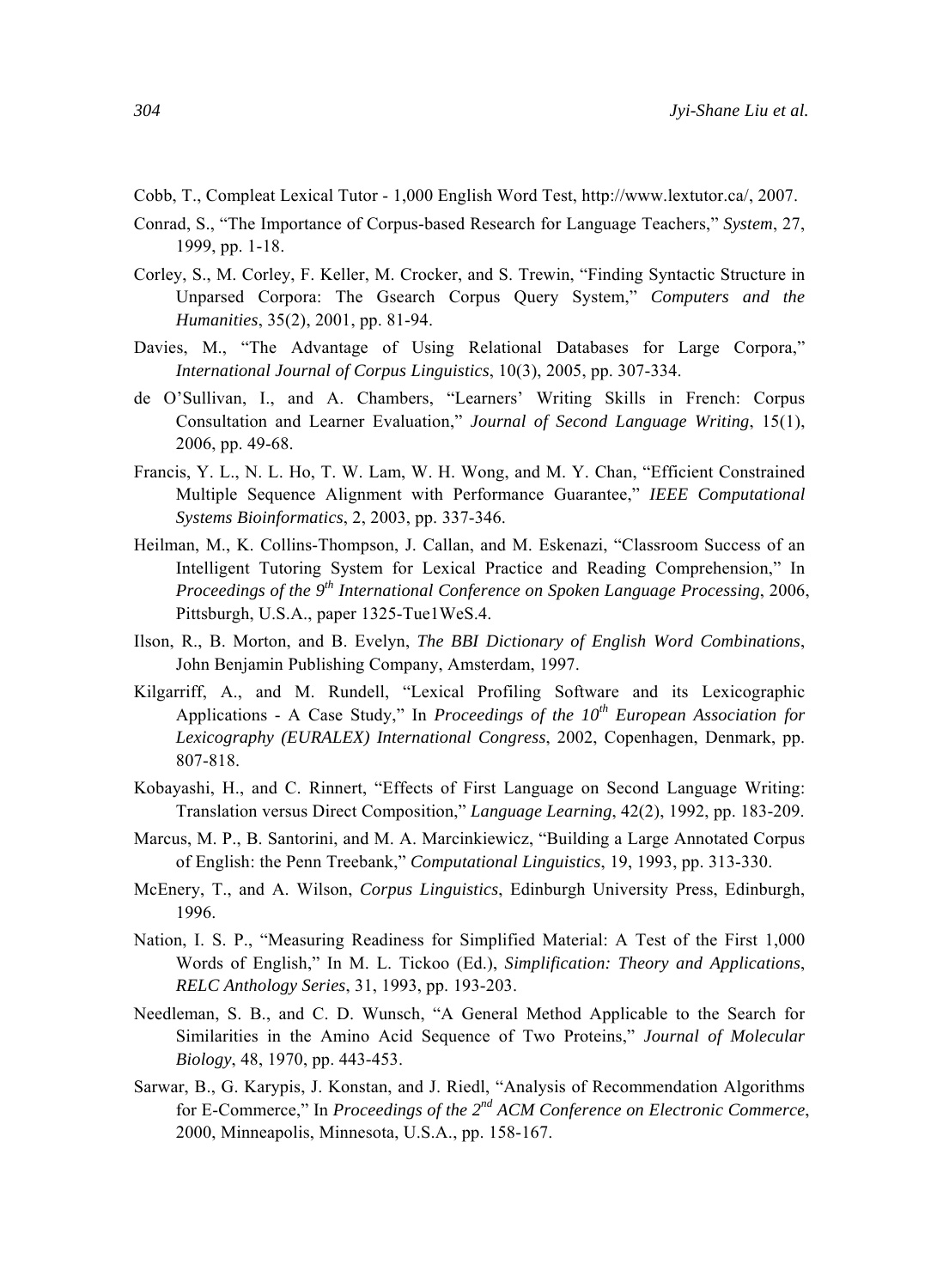- Shei, C. C., and H. Pain, "An ESL Writer's Collocational Aid," *Computer Assisted Language Learning*, 13(2), 2000, pp. 167-182.
- Sinclair, J., *Corpus, Concordance, Collocation*, Oxford University Press, 1991.
- Sun, Y. C., "Learning Process, Strategies and Web-based Concordancers: a Case Study, " *British Journal of Educational Technology*, 34(5), 2003, pp. 601-613.
- Tsui, A. B. M., "ESL Teachers' Questions and Corpus Evidence," *International Journal of Corpus Linguistics*, 10(3), 2005, pp. 335-356.
- Weber, Jean-Jacques, "A Concordance and Genre-informed Approach to ESP Essay Writing," *English Language Teaching Journal*, 55(1), 2001, pp. 14-20.
- Yoon, H., "An Investigation of Students' Experiences with Corpus Technology in Second Language Academic Writing," PhD thesis, Ohio State University, U.S.A., 2005.